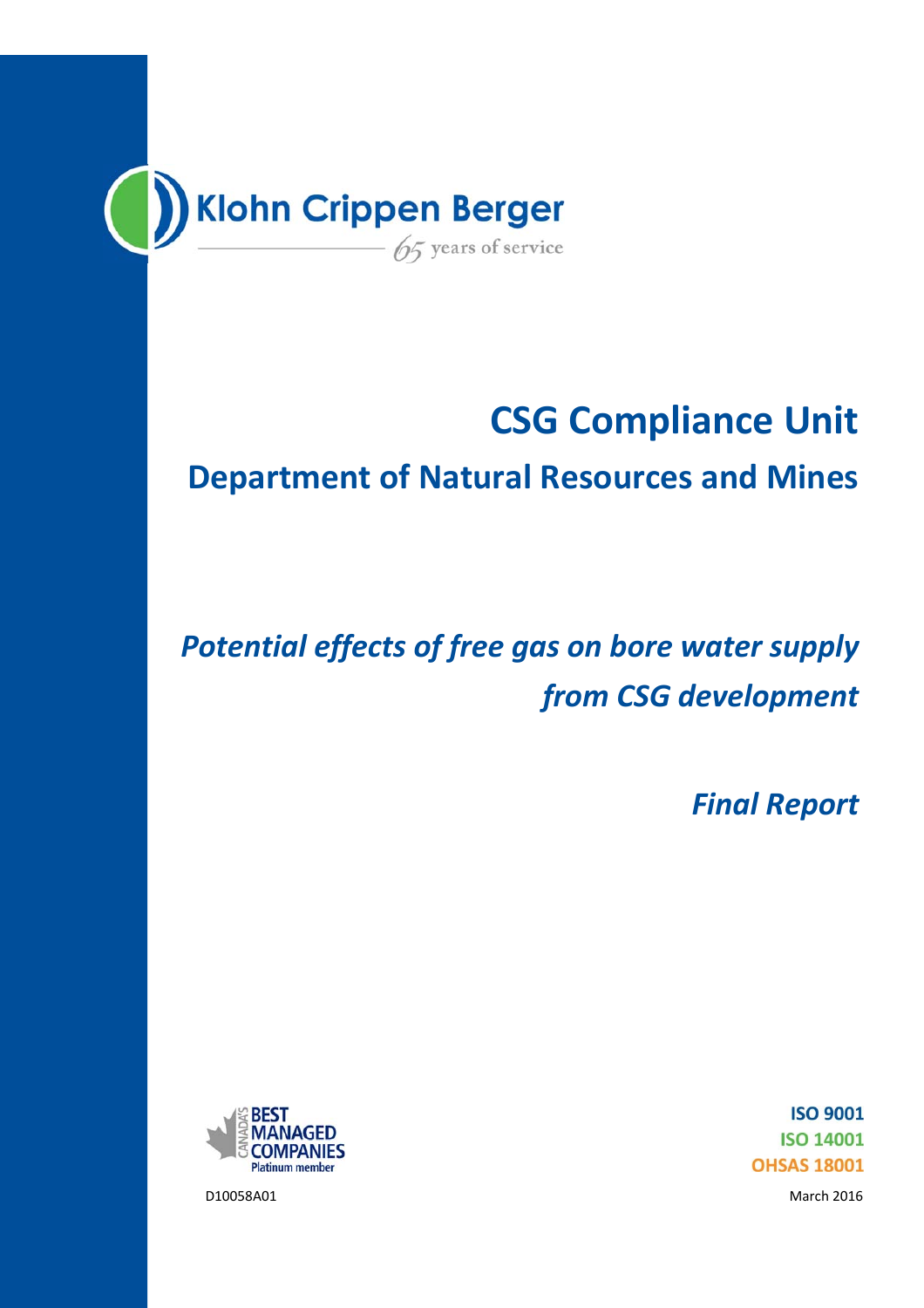

March 11, 2016

CSG Compliance Unit Department of Natural Resources and Mines 61 Mary Street Brisbane QLD 4000

#### **Mr. David Free Chief Hydrogeologist, Groundwater Investigation & Assessment**

Dear Mr. Free:

#### **Report on potential effects of free gas on bore water supply from CSG development**

Klohn Crippen Berger (KCB) is pleased to provide the CSG Compliance Unit (CSGCU), Department of Natural Resources and Mines (DNRM) with this report on the potential effects of free gas on bore water supply from CSG development in the Surat Basin.

I trust this report meets your requirements. Thank you for the opportunity for involvement with this project.

Yours truly,

#### **KLOHN CRIPPEN BERGER LTD.**

2 anileer

Sanjeev Pandey Senior Hydrogeologist



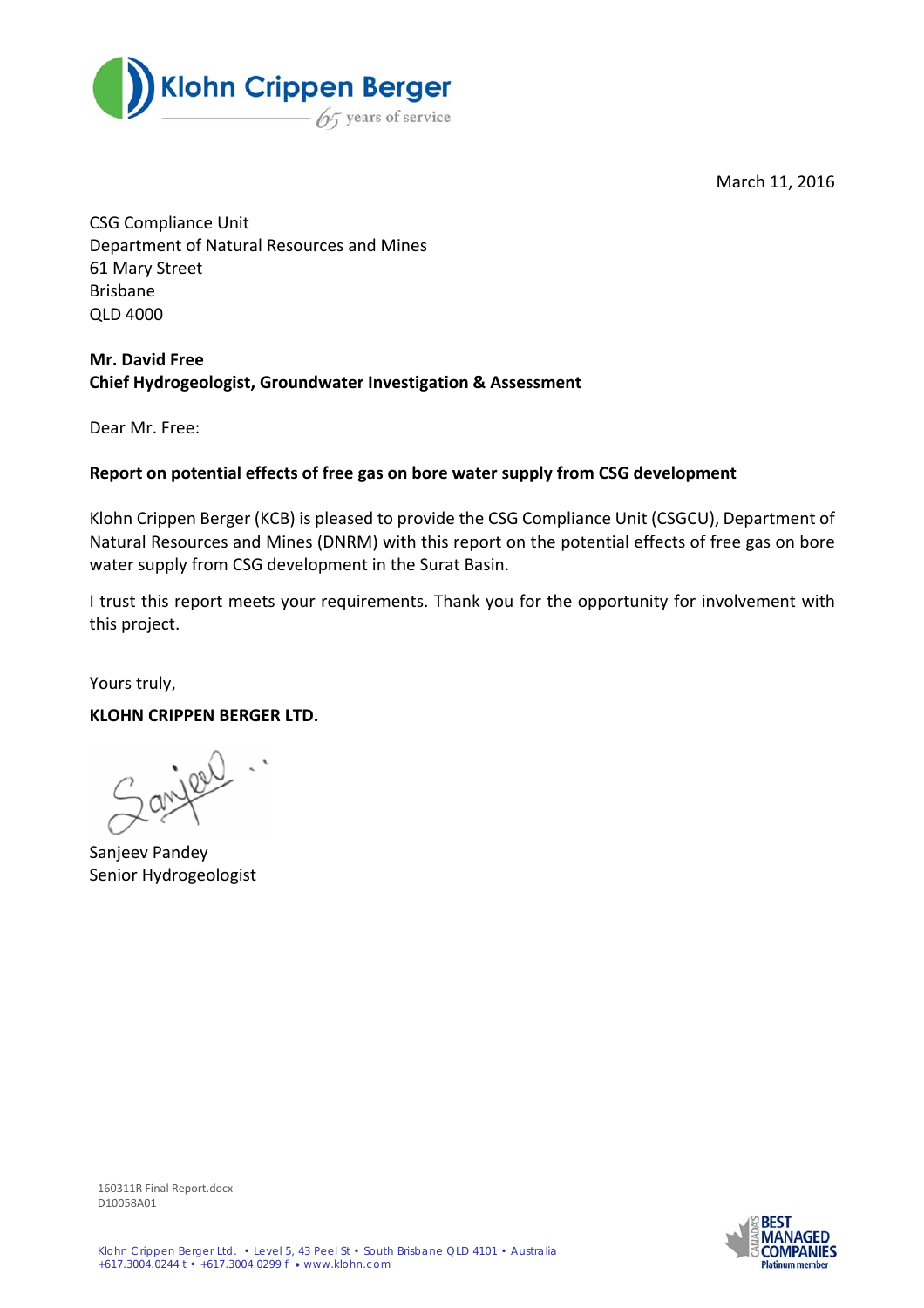#### **EXECUTIVE SUMMARY**

#### **Context**

Klohn Crippen Berger Ltd (KCB) has prepared this report for the Coal Seam Gas Compliance Unit (CSGCU) of the Queensland Department of Natural Resources and Mines (DNRM). The report is an overview of potential effects of free gas on bore water supply from CSG development in the Surat Basin.

Impacts of CSG development on groundwater in Queensland are managed through a regulatory framework which, amongst other things, requires 'make‐good' of water bores that are likely to be impacted. A water level decline of more than 5 m for consolidated aquifers and 2 m for unconsolidated aquifers is used to define impact areas for each aquifer within which water bores tapping the aquifer are considered potentially impacted bores.

A bore assessment of potentially impacted bores is required by the tenure holders, which determines whether make‐good measures are required. CSGCU is receiving complaints from bore owners about the free gas in water bores and the impacts the free gas has on the capacity of water bore to supply water. To address this, the CSGCU commissioned KCB to compile a summary of scientific background about the potential effects that free gas can have on a bore's capacity to supply water in the context of CSG development in the Surat Basin.

#### **Approach**

The review presented in this report is a desktop assessment based on a focused literature review and application of scientific principles.

CSG is produced by depressurising the Walloon Coal Measuresin the Surat Basin. Once the free gas is available in the formation (source), it is then available to migrate to CSG production wells or as a 'stray' or 'fugitive' gas away from the CSG wells (cause). Some of the free gas may end up in water wells and could potentially affect pump infrastructure and water supply (effect). The review and report structure, therefore, follows this source, cause and effect sequence.

There is a general lack of reported studies about the impacts of free gas on water bores. Methane gas presenting at water supply bores is a common problem faced in many sedimentary basins in the USA, Canada and more recently in the Surat Basin where the basins are exploited for CSG (or coalbed methane), tight gas or conventional gas. Primary focus of these studies has been on establishing the source of such gases – i.e. whether the free gas is thermogenic (originating mainly from coal or CSG) or biogenic (non‐CSG sources derived from biological decomposition).

#### **Source of free gas (Source)**

In the context of CSG development, the free gas is primarily composed of methane. Methane in water bores could be either from biogenic sources (non-CSG) or from thermogenic sources such as CSG. Depressurisation of coal seams is the main process by which the CSG is intentionally released and commercially captured. Similar processes also occur at a smaller scale during extraction of water from water bores causing unintentional depressurisation and release of free gas at smaller scale. Many such instances have been recorded in the Surat Basin.

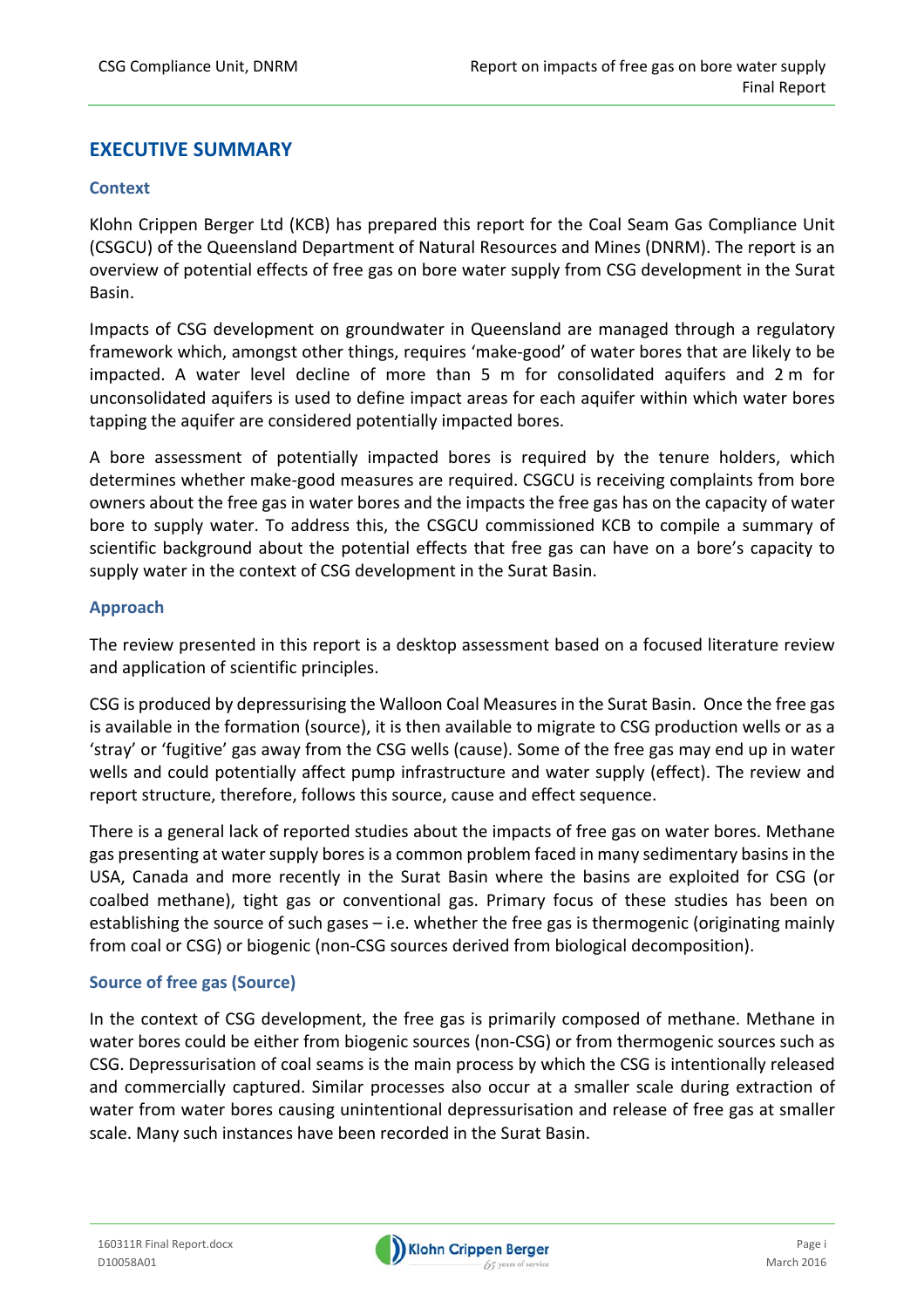During CSG production, as the target coal formation is depressurised, methane transfers from the coal surface to the dissolved phase in groundwater. With decrease in pressure, the free gas is also released because the solubility of gas is lower at lower pressure. At this stage the reservoir is saturated for gas and methane is present as a dissolved gas in groundwater, and as free gas within the pores of the rock formation ‐ a two phase flow occurrence.

#### **Potential migration of free gas to water bore (Cause)**

Once free gas is formed, it is available to migrate. Groundwater (containing some dissolved gases) flows from high pressure to lower pressure, but free gas flow is driven by two factors: pressure difference (or pressure gradient); and buoyancy force.

Pressure gradient drives gas from high pressure to low pressure if a continuous free gas path is available. At the same time buoyancy force allows free gas to rise upward through the formation because gas is lighter than groundwater. Buoyancy force will lift the gas to surface unless the upward movement of gas is stopped by physical barrier of low permeability geological formations.

Pathways are the route or conduit through which free gas moves from one part of the aquifer to another, or to the surface and water bores. Natural pathwaysfor free gas migration include vertical and sub‐vertical fractures, geological faults and high vertical permeability units. Anthropogenic pathways include wells, water bores and exploration holes.

Because of the buoyancy, gas bubbles can escape along bedding planes away from the gas filed in an up‐dip direction where pressure gradient is low or negligible. Conceptually free gas can also migrate to water bores that are situated at large distances up‐dip of the producing CSG well in formations above the CSG target formations. Gas migration to water bores can occur through existing wells, water bores and exploration holes that are improperly constructed or maintained (bores with compromised integrity) or through water bores that access water from the formations to which gas has migrated to. A number of investigations in USA and Canada have established bores and wells as pathways for gas migration to water bores, and to the ground surface.

In most instances CSG-induced free gas in water bores is likely to correspond to areas where decline in water levels from CSG development has occurred or likely to occur. Conceptually there are instances where free gas in water bores may occur despite there being no decline in water level in that bore. This may be in the CSG target formations as well as in overlying formations around the CSG development areas which may or may not be affected by water level decline. This may also be along the margins of the CSG development areas in up‐dip direction. A number of cases of water level rises in bores are recorded in the Surat Basin which correspond to intermittent release of free gas from the bores.

#### **Impacts on bores water supply (Effect)**

Free gas, particularly methane, in a water bore is more than just nuisance. It directly affects the bore's capacity to provide water supply for the intended purpose unless, where possible, remedial actions are taken. A bore's capacity to supply water can be affected in the following ways:

 Free gas hampers pumping operations and damages pumps and infrastructure, potentially resulting in costly operations and replacements. Damages occur through gas locks, cavitation and overheating.

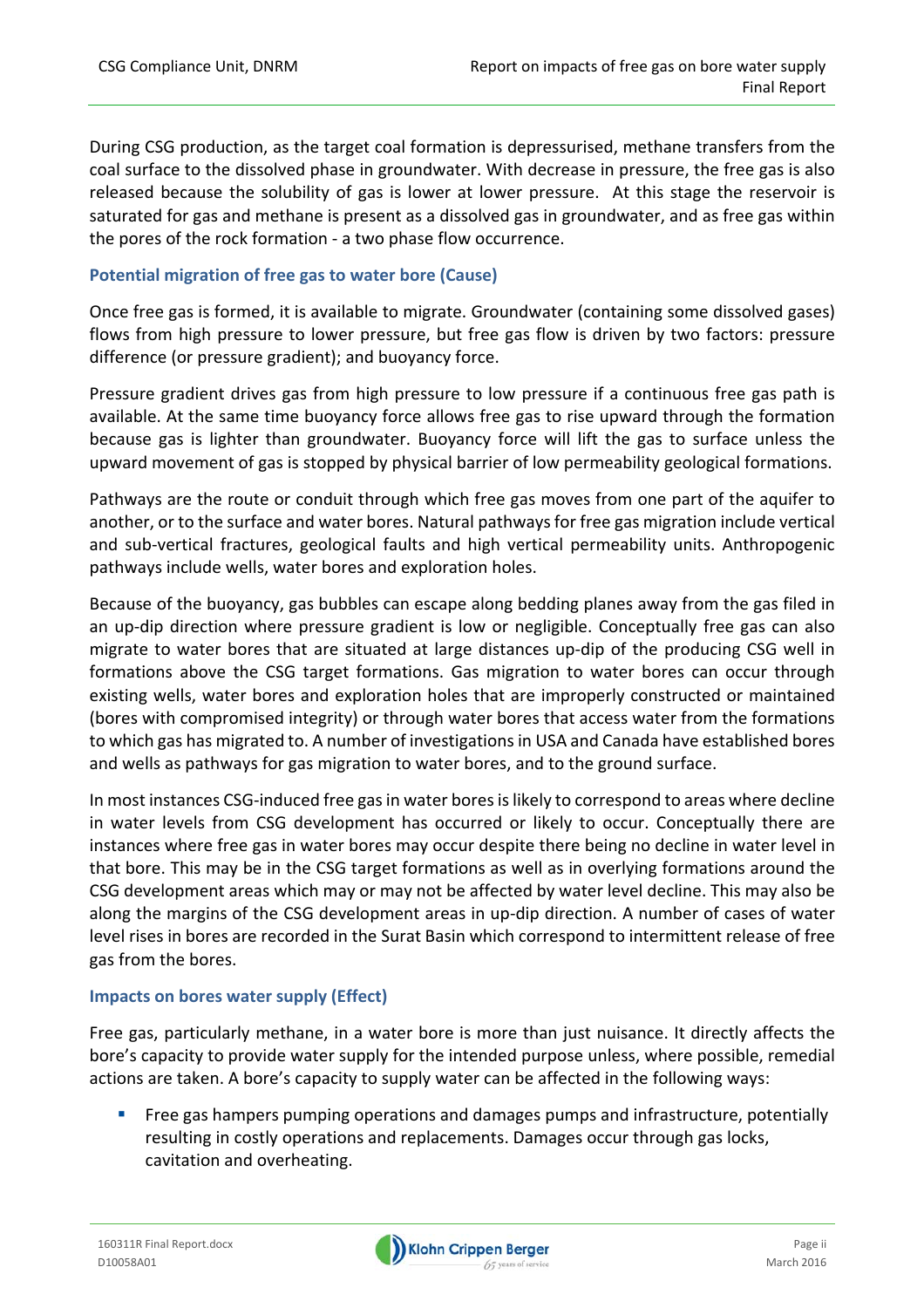- Free gas in the formation around a water bore provides a resistance to flow of water (i.e. reduces the water permeability) to the bore and reduces bore's designed capacity or bore yield.
- **Free gas affects water quality in bores by creating turbid water, sediment movement and** potentially leading to formation of gases such as hydrogen sulfide.
- Free gas contains methane which can burn and can be explosive posing difficulties in running and maintenance of bore and leading to bore abandonment in extreme cases.

#### **Conclusions**

The focus of this review is on the possibility that, if free gas from CSG development does migrate to a water bore than, how it can impact on a bore's capacity to supply water. The two fundamental questions in this context are:

- 1. could there be free gas when there is no decline in water level in that bore from CSG development; and
- 2. could the presence of free gas affect the capacity of that bore to supply water?

An assessment of literature and application of scientific principles suggests that conceptually, simple answer to each of these questions is 'yes'. Free gas from CSG development can occur in water bores that do not experience a water level decline from CSG development. Presence of free gas in a water bore also directly and indirectly affects its capacity to supply water, unless remedial actions are taken.

The conclusions are largely based on conceptual understanding drawn from scientific principles and some related examples. More specific assessments and investigations of some representative water bores where free gas is reported, or is likely to occur, will provide greater insight into the matter.

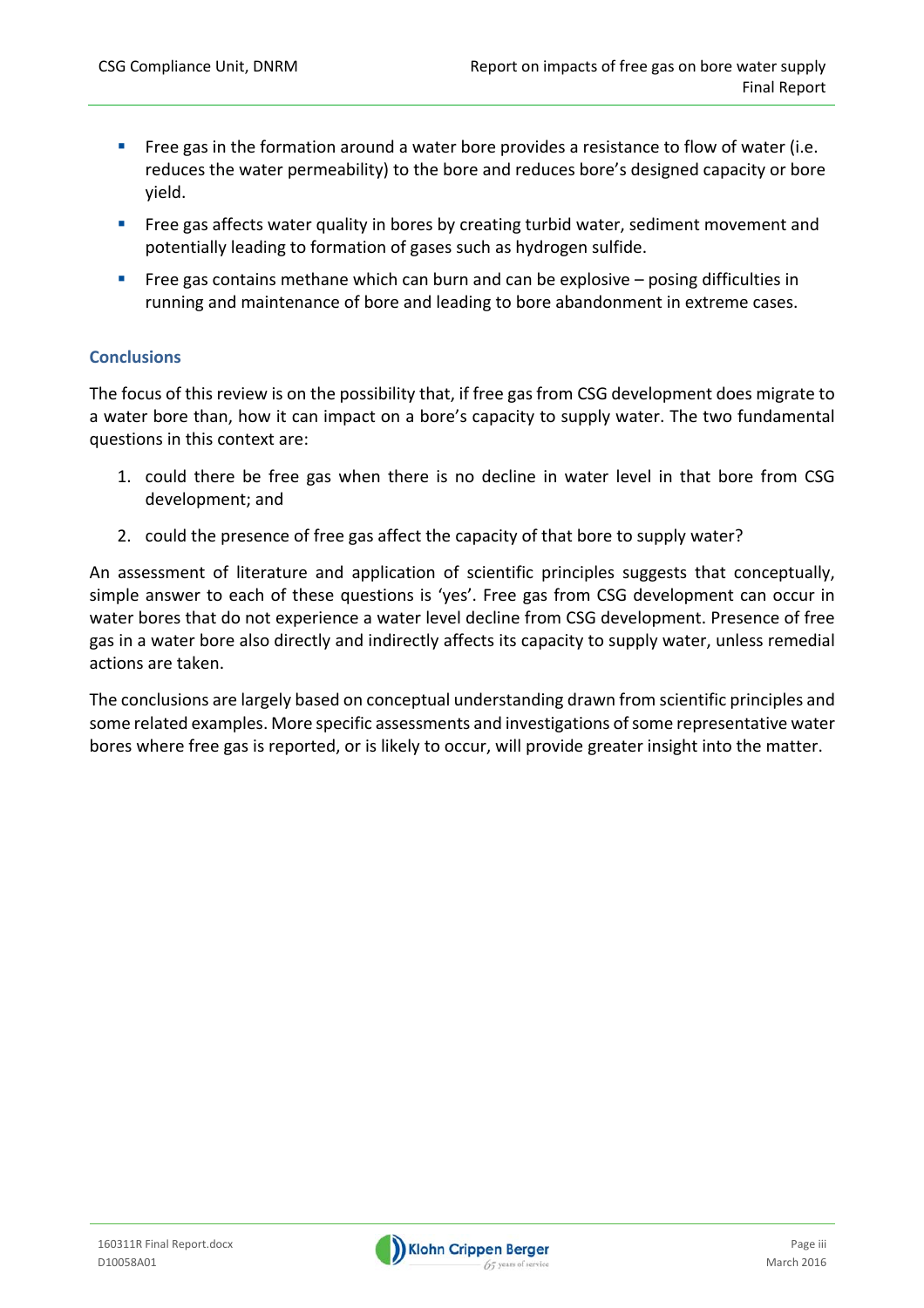## **TABLE OF CONTENTS**

| 1              |     |                                                                         |    |
|----------------|-----|-------------------------------------------------------------------------|----|
|                | 1.1 |                                                                         |    |
|                | 1.2 |                                                                         |    |
|                | 1.3 |                                                                         |    |
|                | 1.4 |                                                                         |    |
|                | 1.5 |                                                                         |    |
| $\overline{2}$ |     |                                                                         |    |
|                | 2.1 |                                                                         |    |
|                | 2.2 |                                                                         |    |
|                | 2.3 |                                                                         |    |
|                | 2.4 |                                                                         |    |
|                | 2.5 | Relationship between the Water Levels in Bores and Free Gas Migration13 |    |
| 3              |     |                                                                         |    |
|                | 3.1 |                                                                         |    |
|                | 3.2 |                                                                         |    |
|                |     | 3.2.1                                                                   |    |
|                |     | 3.2.2                                                                   |    |
|                | 3.3 |                                                                         |    |
|                | 3.4 |                                                                         |    |
|                | 3.5 |                                                                         |    |
| 4              |     |                                                                         |    |
|                | 4.1 |                                                                         |    |
|                | 4.2 |                                                                         |    |
|                | 4.3 |                                                                         |    |
|                | 4.4 |                                                                         |    |
|                | 4.5 | New York State, USA                                                     | 21 |
|                | 4.6 |                                                                         |    |
| 5              |     |                                                                         |    |
|                | 5.1 |                                                                         |    |
|                | 5.2 |                                                                         |    |
|                | 5.3 |                                                                         |    |
|                | 5.4 |                                                                         |    |
| 6              |     |                                                                         |    |
|                |     |                                                                         |    |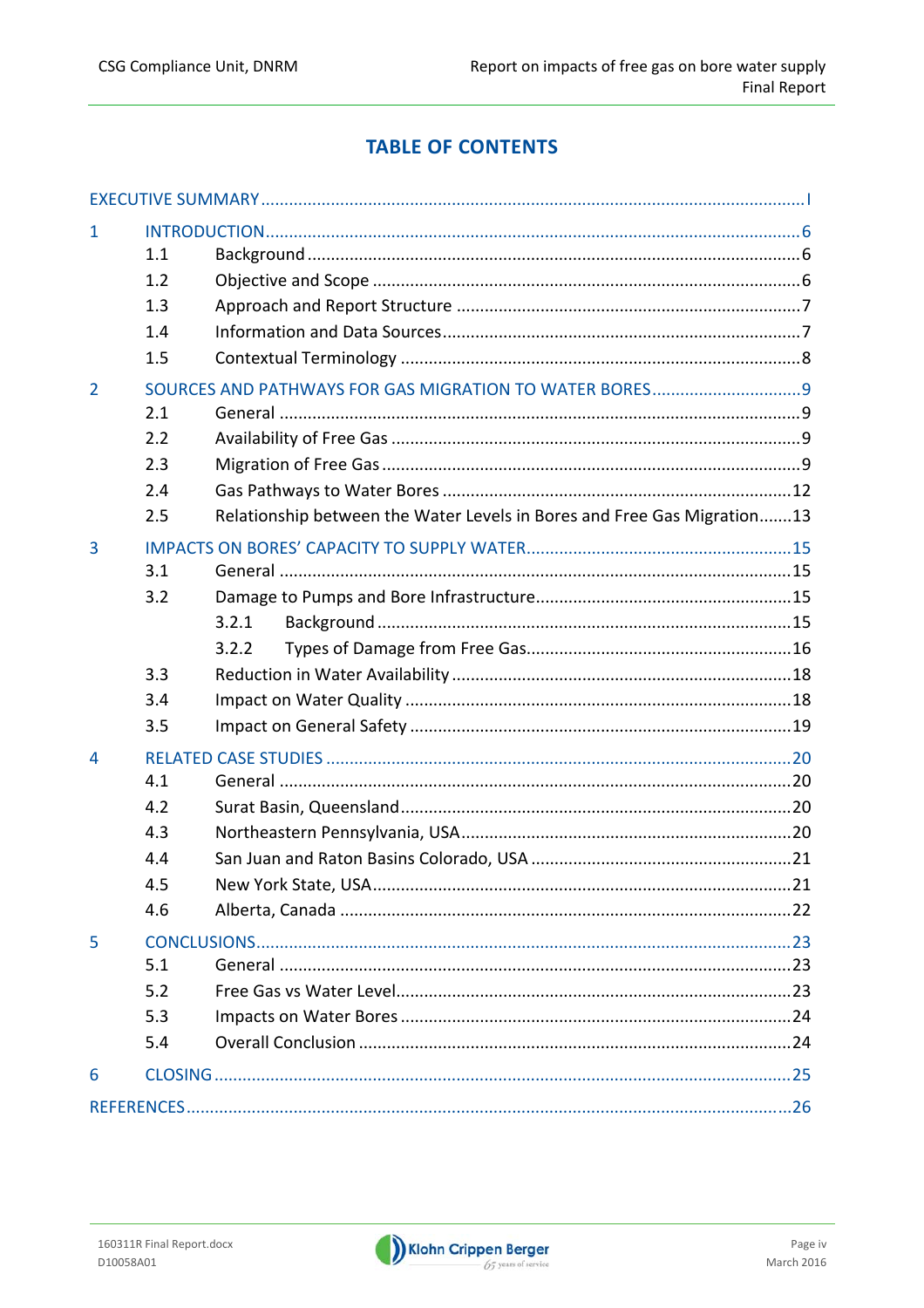## **TABLE OF CONTENTS**

(continued)

#### **List of Figures**

| Figure 1. Schematic of potential gas migration (reproduced from APLNG, 2010) 11                                                                              |  |  |
|--------------------------------------------------------------------------------------------------------------------------------------------------------------|--|--|
| Figure 2: Schematic representation of CSG pathways via bores and faults (Mallants & Raiber,                                                                  |  |  |
| 2016). Pathway (1) refers to gas migration into water bores via corroded bore<br>casing while pathway (2) refers to gas flow through fractures/degraded bore |  |  |
|                                                                                                                                                              |  |  |
| Figure 3: Example of cavitation damage in a pump impeller (Source: www.waterworld.com) 17                                                                    |  |  |

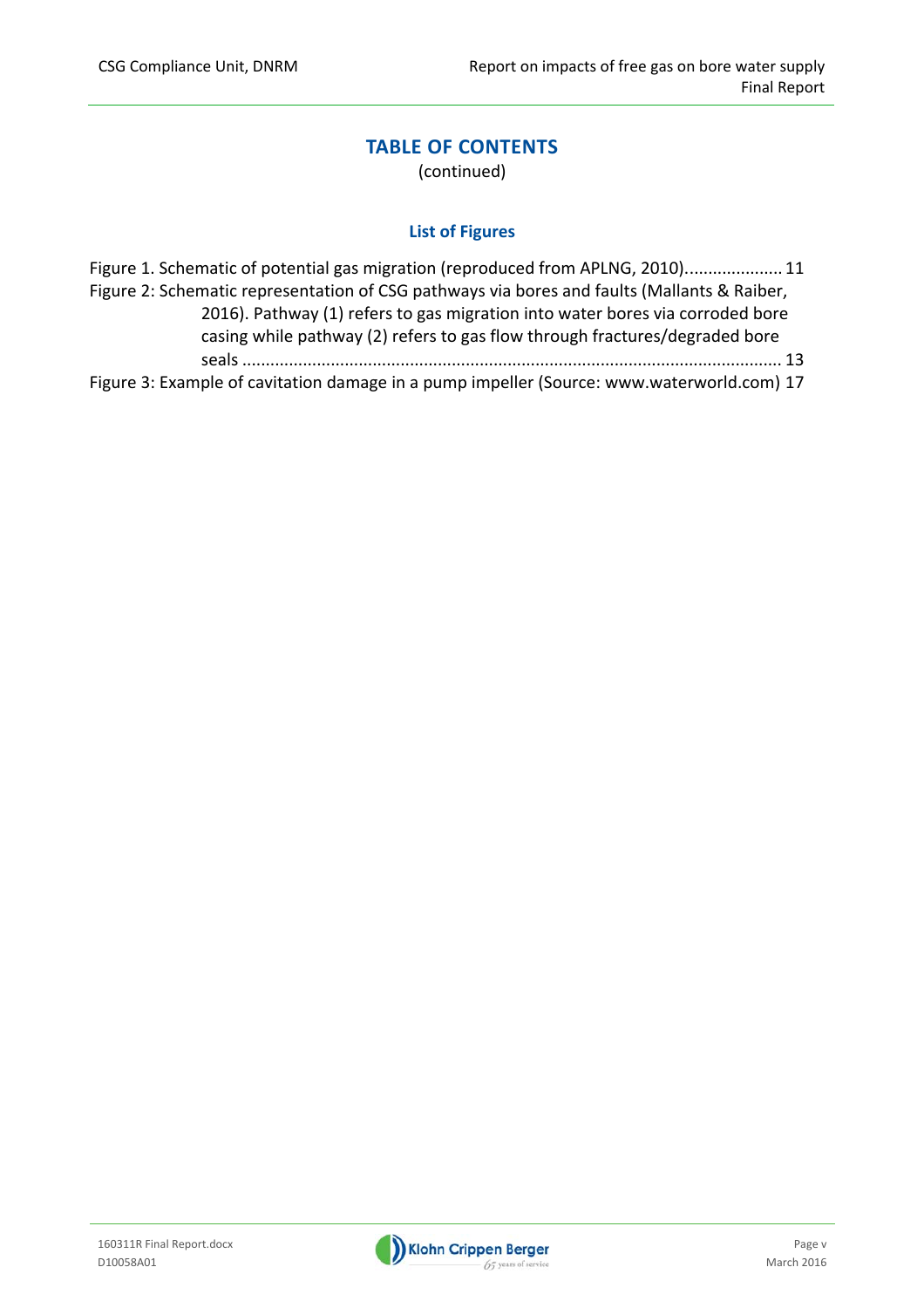#### **1 INTRODUCTION**

Klohn Crippen Berger Ltd (KCB) was commissioned to provide a report to the Coal Seam Gas Compliance Unit (CSGCU) of the Queensland Department of Natural Resources and Mines (DNRM), about potential effects of free gas on bore water supply from CSG development in the Surat Basin.

This report is prepared in accordance with the scope and agreed contract conditions under the Standing Offer Arrangement DSITIAD01.

## **1.1 Background**

Impacts of CSG development on groundwater in Queensland are managed through a regulatory framework which, amongst other things, requires 'make‐good' of water bores that are likely to be impacted. A cumulative assessment and management framework is also in place whereby extensive development areas are established as cumulative management areas (CMAs). Queensland's Office of Groundwater Impact Assessment (OGIA) publishes an Underground Water Impact Report that provides an assessment of cumulative impacts and identifies water bores that could be potentially impacted. A drawdown of more than 5 m for consolidated aquifers and 2 m for unconsolidated aquifers is used to define impact areas for each aquifer within which water bores tapping the aquifer are considered potentially impacted bores. Individual tenure holders are eventually responsible for assessing those bores (bore assessment) and follow‐up make good arrangements, if needed. Implementation of the framework is facilitated by the CSGCU.

A bore assessment of potentially impacted bores is required to establish whether the bore has an impaired capacity or is likely to start having an impaired capacity in the future as a result of CSG development. The bore assessment determines whether make‐good measures are required. There are also provisions for the regulator to direct bore assessment in areas outside the predicted impact area if the regulator believes that a bore's water supply could be negatively impacted.

The fundamental premise for make-good arrangement is the 'impaired capacity'. Under the framework, a bore is impaired if:

- there is a decline in the water level of the aquifer at the location of the bore because of the exercise of underground water rights; and
- because of the decline, the bore can no longer provide a reasonable quantity or quality of water for its authorised use or purpose.

The majority of bore complaints received by CSGCU involve issues relating to free gas in water bores and the impacts the free gas had been having on the capacity of water bore to supply water. Some ambiguity has also emerged in terms of the extent to which the make‐good arrangements in the legislation deals with the free gas issues. To address this, the CSGCU has commissioned KCB to compile a brief scientific background report about the potential effects that free gas can have on a bore's capacity to supply water in the context of CSG development in the Surat Basin.

## **1.2 Objective and Scope**

The key objective of the project is to provide scientific background regarding how free gas in a water bore could potentially affect the capacity of the bore to supply water.

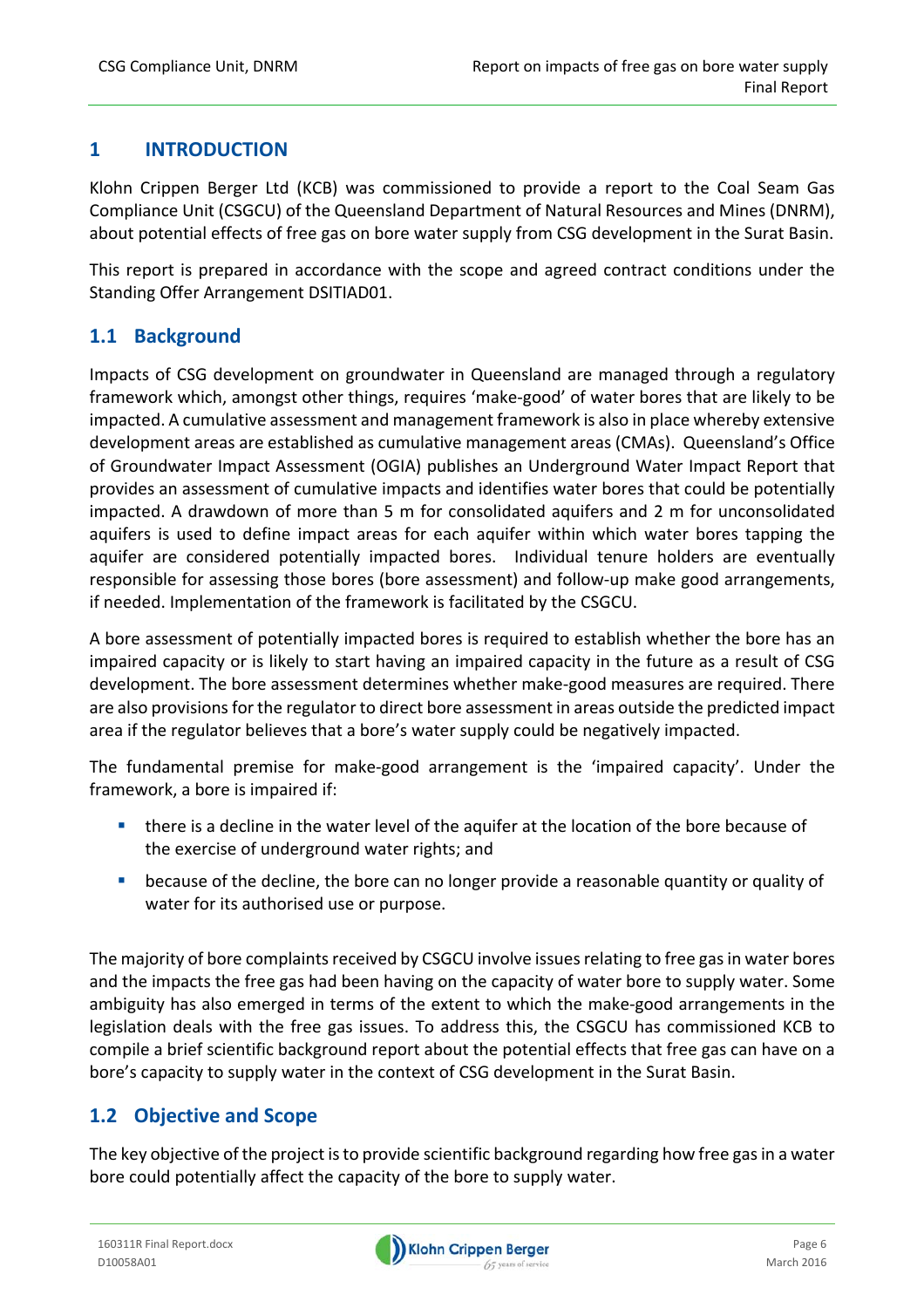More specifically the scope includes: a rapid review of relevant documents; focused discussions with the CSGCU; a literature survey of reported cases of affected bores from free gas; conceptual understanding of free gas movement in a reservoir; and synthesis of collected information with reporting.

The scope of this assessment does not include: field investigations; analysis of data; analysis of policy or legislative framework; and assessment of potential areas or bores that could be affected by free gas.

## **1.3 Approach and Report Structure**

The review presented here is a desktop assessment based on a focused literature review<sup>1</sup> and application of scientific principles.

CSG is produced by depressurising the Walloon Coal Measuresin the Surat Basin. Once the free gas is available in the formation (source), it is then available to migrate to CSG production wells or as a 'stray' or 'fugitive' gas away from the CSG wells (cause). Some of the free gas may end up in water bores and could potentially affect the pump infrastructure and water supplies (effect).

The report structure follows this source, cause and effect sequence. Chapter 2 of the report provides an overview of the conceptual understanding of gas migration and potential pathways (source and cause). Chapter 3 provides technical background about the potential effect that free gas can have on water bores (effect). Chapter 4 presents a summary of some relevant case studies. Conclusions of the assessment are provided in Chapter 5.

The report is deliberately written for a broader target audience. Therefore, as far as possible, complex technical terms and details are omitted to the extent possible.

## **1.4 Information and Data Sources**

In general there is a lack of reported studies about the impacts of free gas on water bores. CSG and other unconventional petroleum and gas development is at a relatively mature stage in America, Canada and has evolved rapidly in Australia. In general, theoretical understanding of the genesis and migration of CSG, together with some assessment of groundwater impacts, is well reported in scientific literature. The primary focus of most studies and reporting relating to fugitive gas has been on establishing the source of such gases – i.e. whether the fugitive gas is thermogenic (originating mainly from coal or CSG) or biogenic (non‐CSG sources derived from biological decomposition).

As part of the review, we have not been able to cite any specific study about the impact of free gas on a bore's capacity to supply water. Therefore, the assessment presented here has drawn mainly from basic scientific principles relating to movement of free gas in the sub-surface and operations of water pumps, supplemented with related examples in reported literature and focused discussions with industry representatives.



 $1$  The literature review is focused on readily available publicly reported studies and secondary references instead of review and analysis of complaints and outcomes that may be recorded in various databases by government and private agencies. It is believed that, to a larger extent, publicly reported studies have already captured the primary search of such databases and their analysis.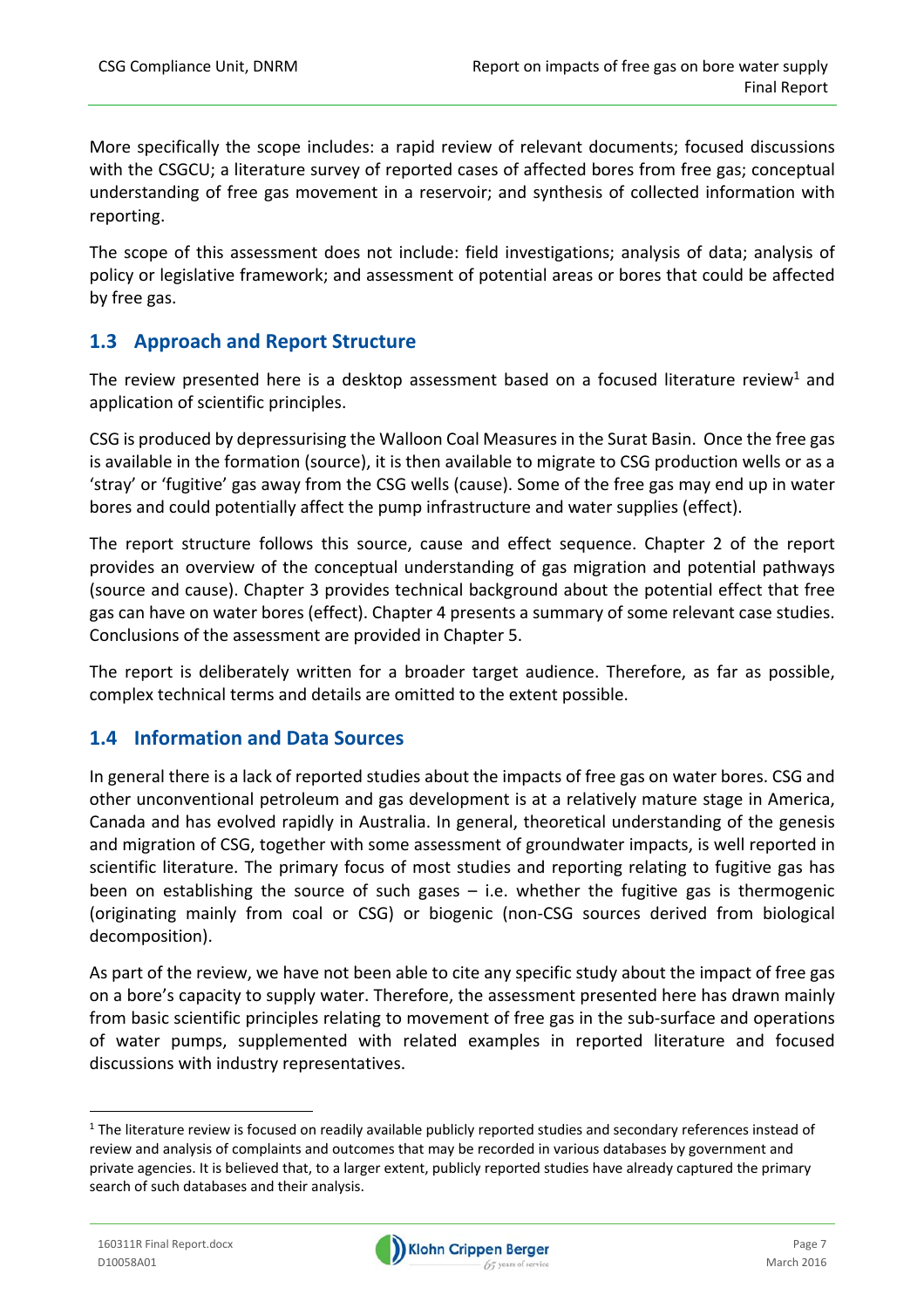CSIRO undertook a two stage literature review for the CSGCU in 2014 and 2015 [ (Mallants & Raiber, 2016) (Walker & Mallants, 2014)] to support decision making for investigating complaints about gas in water bores. One of the focuses of the CSIRO work was on sampling and analysis for identifying the source of methane and a decision support system to classify potential risks to bore. The report has drawn heavily from this work where relevant.

## **1.5 Contextual Terminology**

For easy referencing, some of the common terms and the context in which they are referred in the report are as below.

'Bore' is a reference to water bore.

'Well' is a reference to CSG production or exploration well.

'Bores with compromised integrity' is a reference to wells, water bores and exploration holes that have their integrity compromised in terms of isolation of fluids from one formation to another or from ground surface. This could be due to inappropriate construction or poor maintenance of wells and bores.

'Free gas' is a reference to gas derived from CSG operations as a result of depressurisation of coal seams in the Surat Basin, which is the Walloon Coal Measures<sup>2</sup>. Methane is the largest component of this free gas. Unless specified, a reference to 'gas' is also a reference to free gas.

'Fugitive or stray gas' is a reference to gas that is generated from CSG depressurisation but is not captured by CSG wells during production or testing.

'Dissolved gas' is a reference to gas dissolved in groundwater. Dissolved gas can become free gas depending upon a number of factors – most important of these factors is the pressure. A drop in pressure causes dissolved gas to become free gas.

'Pathways' is a reference to fractures, joints, high permeability zones and faults that exists in a geological formation and which can or may facilitate gas movement.

'Target formation' is a reference to coal seam bearing formations that are directly targeted for CSG development.

'Formation' is a reference to a geological formation which hydrogeologically may be an aquifer or aquitard.

'Gas field' is a reference to a group of CSG wells in close proximity that are used for commercial CSG production.

'Gas reservoir' is a reference to a pool of CSG in a gas field contained, typically, in a sub‐ surface target formation – such as the Walloon Coal Measures.



<sup>&</sup>lt;sup>2</sup> Free gas can also originate from non-CSG operations, such as the lowering of pressure by bores or pressure changes in aquifers from climatic variations. However, in the context of this report a reference to free gas is the free gas generated from CSG operations, unless specified otherwise.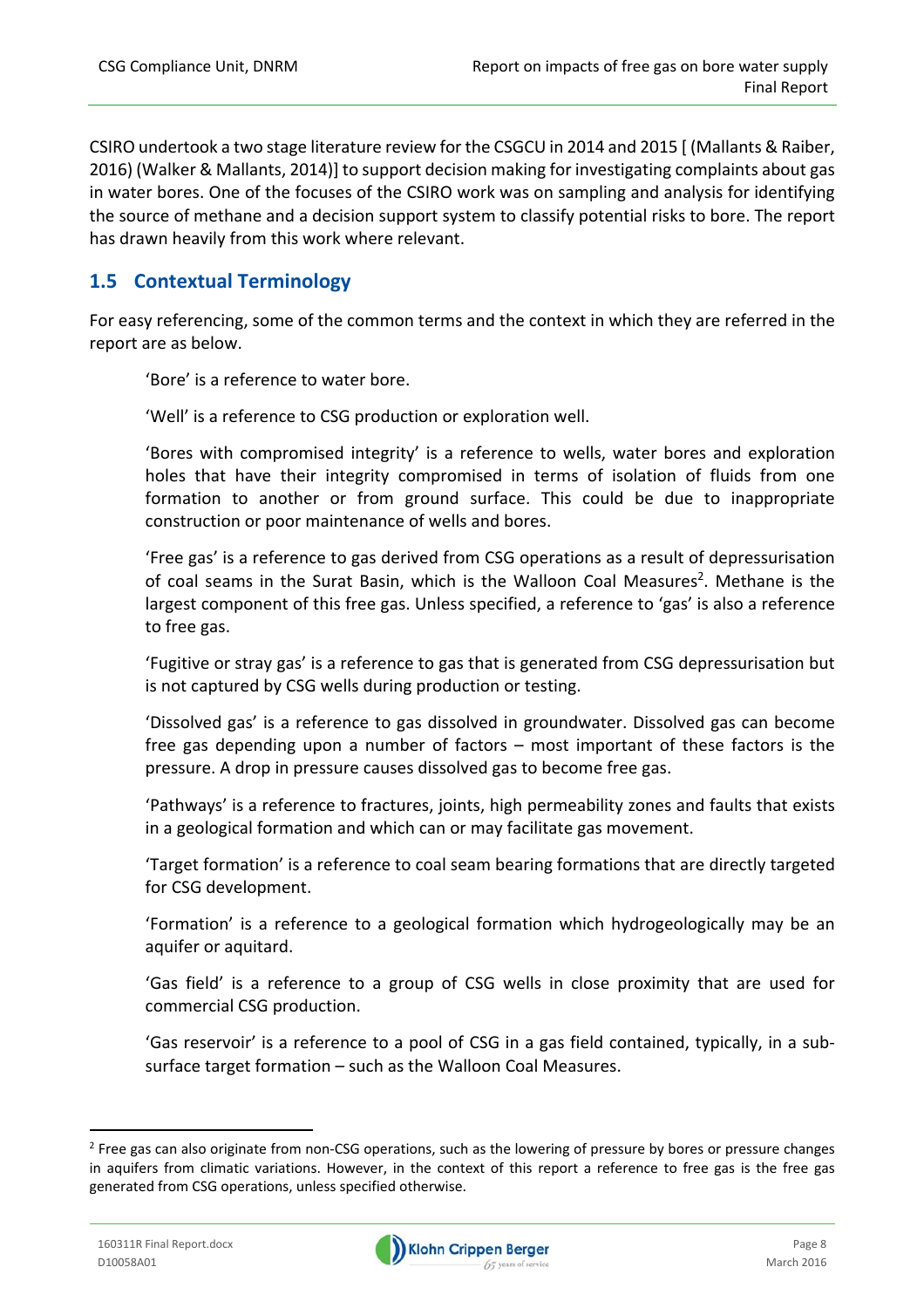## **2 SOURCES AND PATHWAYS FOR GAS MIGRATION TO WATER BORES**

## **2.1 General**

This chapter provides a conceptual overview of how CSG is freed up or produced from the formations and the factors that affects its migration once it is available as free gas. It is only a conceptual overview to provide a context in terms of source and cause for free gas to describe the free gas effect on water bores in Chapter 3. Detailed technical discussion on the matter is available from other researchers and studies such as by Walker & Mallants (2014), Gorody (2012), Baldwin & Thoms (2014), Worley Parsons (2009) and Moore (2012).

## **2.2 Availability of Free Gas**

Methane is the predominant constituent of CSG in the Surat and Bowen basins. Methane can be present as dissolved gas and free gas depending on the methane solubility, the formation pressure and temperature. In the context of the Surat Basin, the solubility and the pressure are the two key factors. At high pressure more gas is dissolved in water (i.e. soluble) and as the pressure decreases, the solubility also decreases releasing free gas from water. At ground surface methane solubility is very low at about 25 ‐ 32mg/L (Gorody, 2012). Typically with every increment in water depth of 10 m, another 25 mg/L of methane can be dissolved in water.

During CSG production, as the target coal formation is depressurised, methane transfers from the adsorbed phase (i.e. gas which is attached to coal surface) to the dissolved phase in groundwater. With further decrease in pressure, the free gas is released (i.e. exsolves) because the solubility of gas is lower at lower pressure. This process is also referred to as 'degassing' in common terminology. At this stage the reservoir is saturated and methane is typically present as a dissolved gas in groundwater, and as free gas within the pores of the rock formation (hence two phase flow or dual‐phase flow). Continuing pumping of groundwater will lead to even lower pressure in the formation and will facilitate release of more free gas. The free gas is then captured by the CSG wells.

At a smaller scale, a similar process can also happen in and around a water supply bore in target formations (Walker & Mallants, 2014). As the water is pumped from a water supply bore, the pressure around the water bore drops and gas can be released from the water. Many such instances are reported in the Surat Basin prior to CSG development going back 100 years from CSG formations as well asfrom other formations(CSIRO, 2014). However, compared to the scale of depressurisation in a CSG reservoir, the relative pressure drop in a water supply bore is typically much smaller and laterally less extensive.

## **2.3 Migration of Free Gas**

Once free gas is available, it is able to migrate. Groundwater and dissolved gases move from high pressure to lower pressure (advection process). However, free gas flow is driven by two factors: pressure difference (or pressure gradient) through advection process; and buoyancy force.

Pressure gradient drives gas from high pressure to low pressure – similar to groundwater flow if a continuous free gas pathway is available. The higher the pressure gradient, the greater the driving force. At the same time buoyancy forces tend to make the gas rise upward through the formation because gas is lighter than groundwater. Buoyancy force will lift the gas to surface unless the

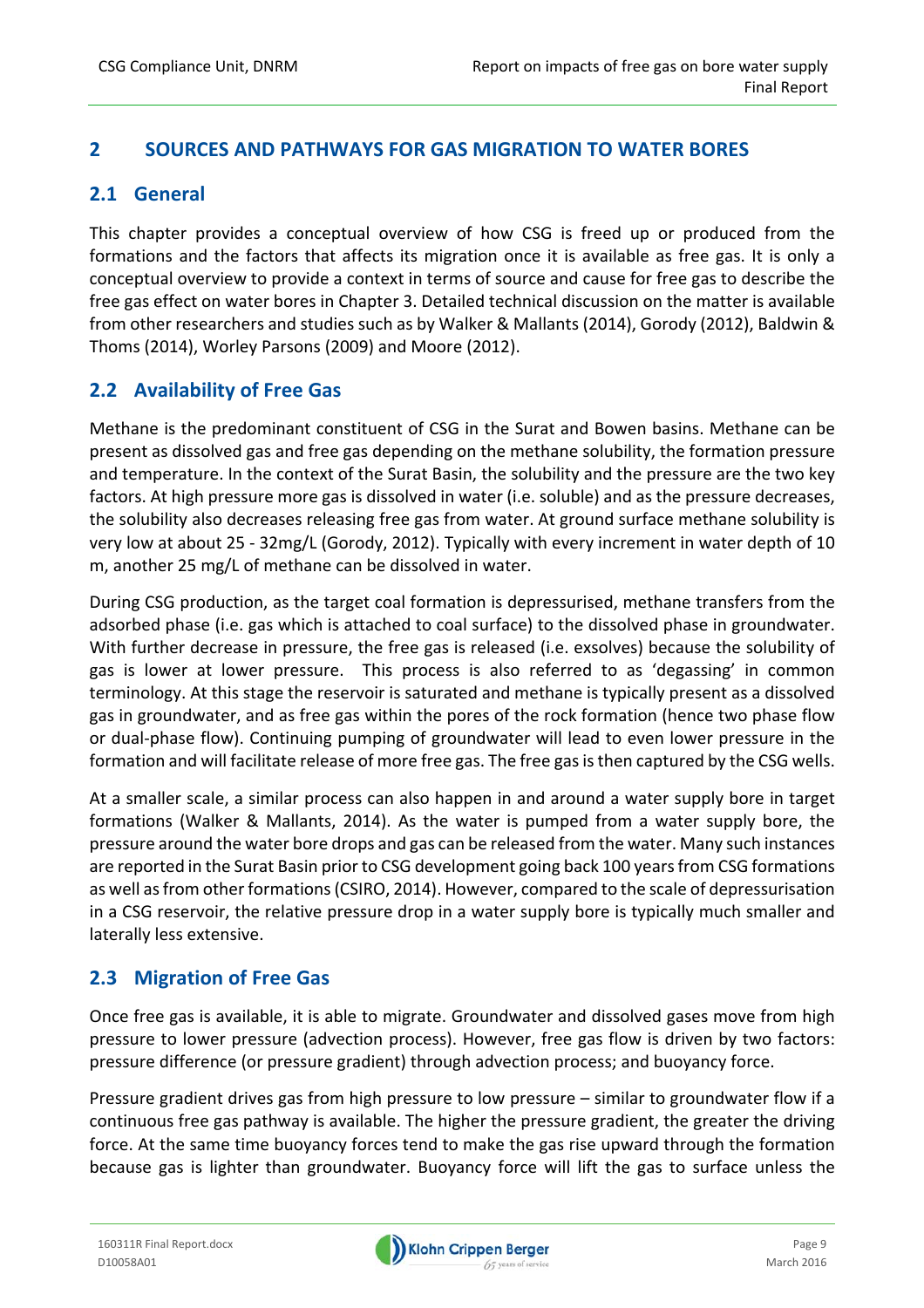upward movement of gas is stopped by physical barriers of low permeability geological formations, impermeable structures, or the overlying formation pressure.

In the vicinity of a producing CSG well, the two forces may work against each other (buoyancy in upward direction and pressure gradient along a downward sub‐vertical direction). The relative strengths of these forces control whether the gas is captured by a CSG well (or a pumping bore) or escapes away through permeable zones including fractures, bedding planes or other conduits as fugitive gas.

In relation to gas migration, conceptually there are three broad zones – starting from CSG wells to the edge of a gas field.

- 1. Closer to a CSG wells the primary driving force is through the very steep pressure gradient that exist in this zone toward the wells at a steep downward angle. Due to high pressure gradient, the driving force from form this pressure gradient easily overcomes the upward buoyancy force and as a result nearly all adjacent free gas is captured by the wells.
- 2. Between the CSG wells and the margins of the gas field the pressure gradient gradually decreases away from the CSG wells and the buoyancy force starts to dominate. In this zone any bore or well open to the target formation will provide a pathway for gas to move up vertically.
- 3. Towards the margins of the gas field ‐ the pressure gradient is minimal and, if the gas has desorbed, the buoyancy forces may dominate. This can drive the gas vertically and laterally away from the gas filed if a pathway exists (fugitive gas). Fractures or high permeability zones along a low dipping geological formation can easily provide such a pathway in the up‐ dip direction, e.g. the formations of the Surat Basin (Worley Parsons, 2013).

A good schematic of gas movement in relation to a CSG production field is presented in Figure 1 (APLNG, No date).

Specific estimates of how far the fugitive gas can migrate to surface or water bores from a CSG well or well field are in the Surat Basin. Such distances will depend on a multitude of complex factors driven primarily by the variability in geological formations, geological structures and pressure regime. Baldwin and Thomson (2014) have estimated that methane would probably travel no further than 10‐15 km from a CSG well via buoyancy in the case of an upward geological dip. On this basis, Mallants & Raiber (2015) suggested 10 km asthe distance beyond which the risk to water bores from CSG development will be minimal in the Surat Basin.

Blyth (2007), in investigating a complaint of increased methane in a water bore in Alberta from a nearby CSG development, assessed the potential of gas migration to overlying aquifer – specifically an estimate of downward groundwater flow velocity that is needed to stop a gas bubble rising upward due to buoyancy force. The assessment implied that for a bubble of 0.1 mm radius, a downward groundwater flow velocity of 1,800 m/day will be required to stop the bubble rising up ‐ a nearly impractical scenario to occur in natural groundwater systems. This also suggests that downward groundwater flow movement through a formation does little to stop the upward rise of gas.

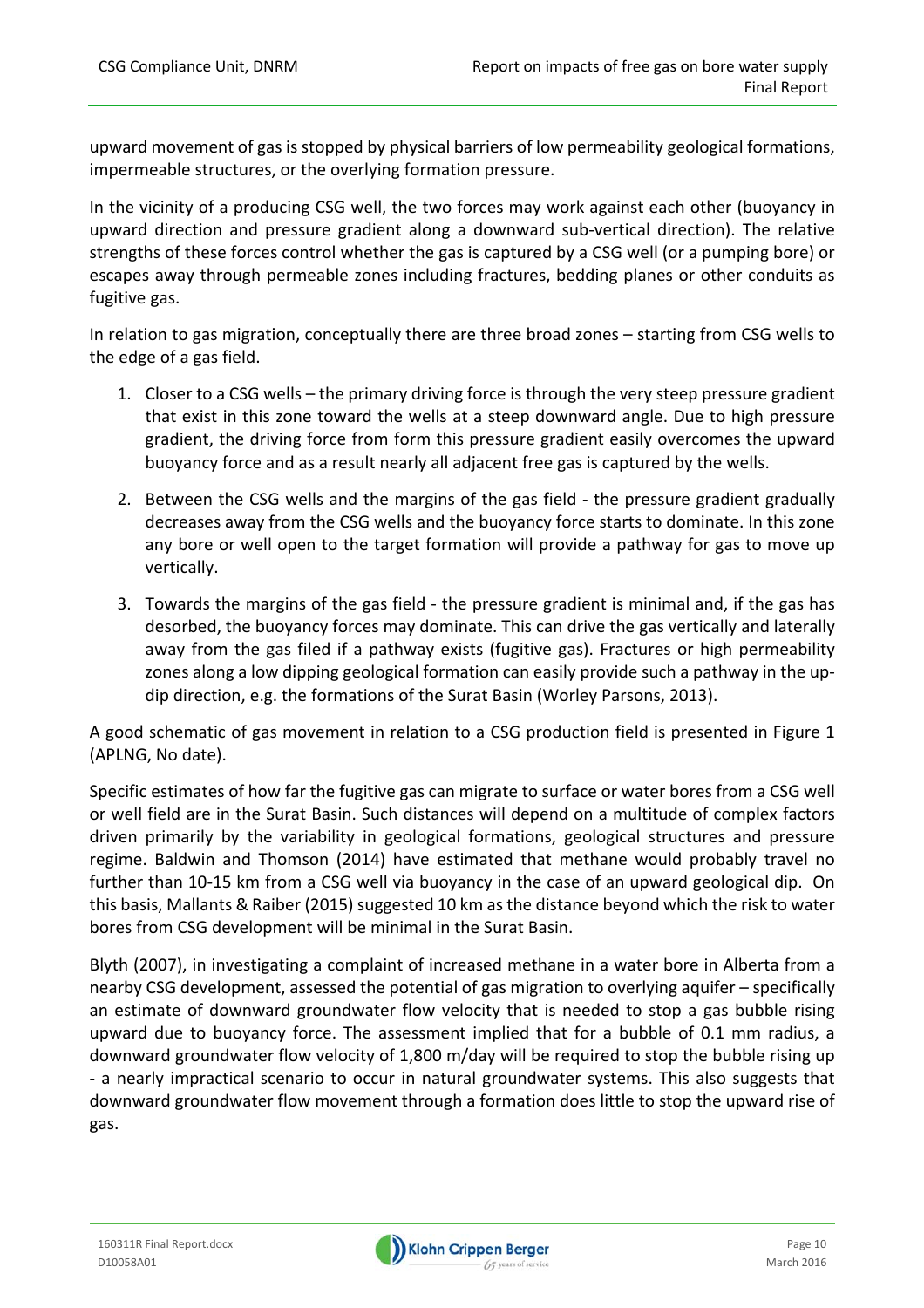

#### **Figure 1. Schematic of potential gas migration (reproduced from APLNG, 2010).**

Migration of gas under the buoyancy forces is not continuous and rather happens in pulses. Pulsed migration is a dynamic process of free gas movement through air pathways which intermittently open and close in response to subtle changes in pressure regime which may be triggered by climatic variations, recharge events and other factors in confined parts of the aquifers. Baldwin and Thomson (2014) reports that natural climate variability may significantly influence free gas migration via rising and falling water tables, release of free gas at springs, and trapping of gas by capillary forces. Once the source of gas pressure is mitigated, maximum headspace gas concentration also rapidly declines in a series of pulses. Due to this, free gas that finds its way to the surface or bores, also tends to be variable in concentrations and in intermittent occurrence (Gorody, 2012), (Baldwin & Thomson, 2014).

Another factor that affects the movements of gases in subsurface is shutting the CSG wells on and off. If CSG wells are shut off for a period of time during production or testing then the primary driver for the gas movement is the buoyancy force. Some gas is dissolved back again in the water, due to rebuild‐up of pressure. However, a significant amount of gas from the reservoir can still potentially move away in up‐dip direction and find its way to surface through various pathways in areas away from gas fields.

Presence of two phases (gas and water) in a subsurface environment, combined with upward movement of free gas, can also potentially replace the water upward in some circumstances resulting in a rise in water levels and associated expulsion out a mixture of water and gas from the bore at the surface. This is likely to happen in a low pressure environment where a water column is

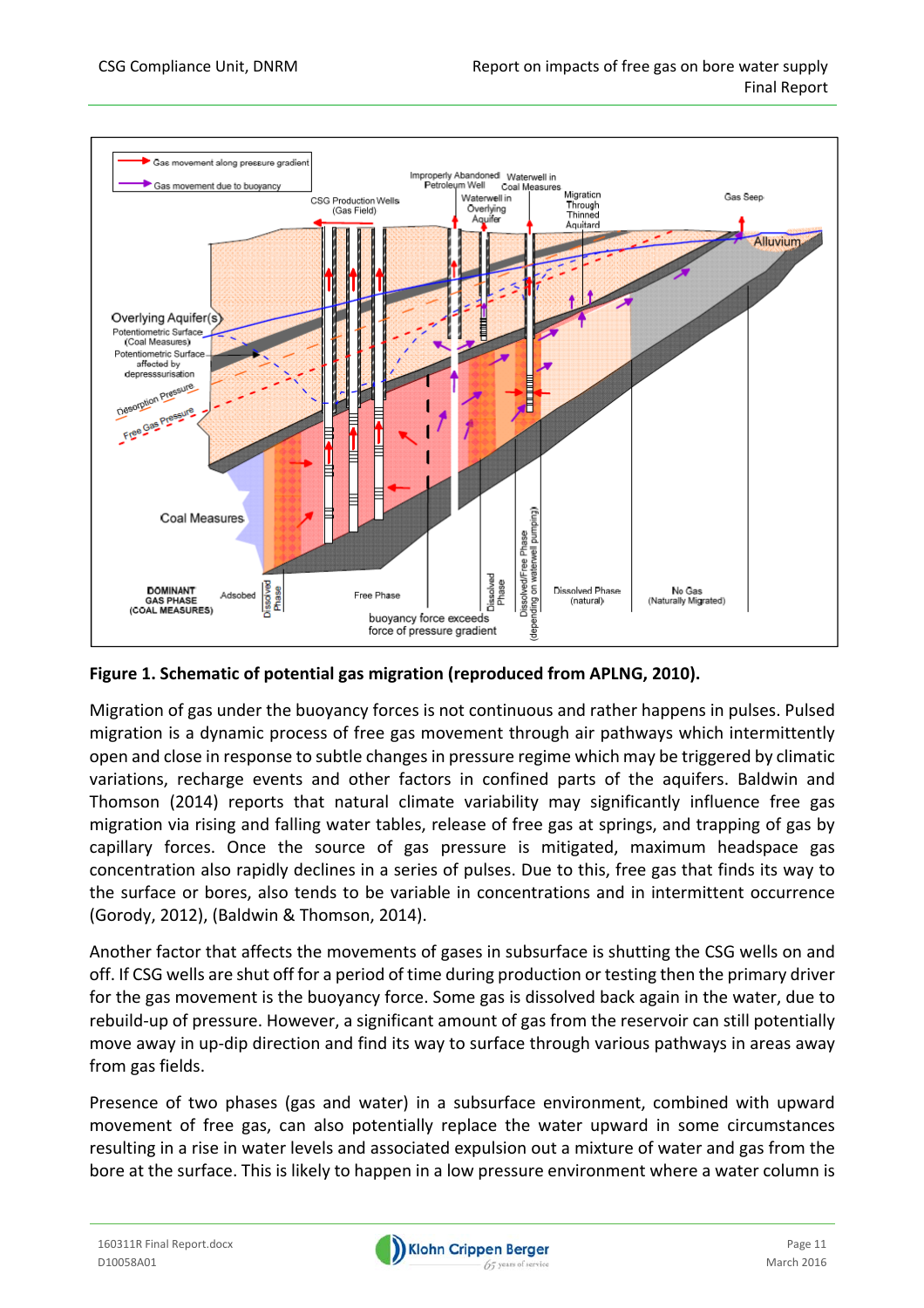lifted and promotes artesian like flow (Walker & Mallants, 2014). It is worth noting that the water level in such instances is not the water level from a formation saturated with groundwater as is commonly referred, but rather represents pressure from a formation with two phases. A number of cases of rises in water level are reported by Origin Energy on the eastern margins of their Orana gas field in the Surat Basin where water levels have risen by more than 30 m in some instances (pers. comm. CSGCU).

## **2.4 Gas Pathways to Water Bores**

Pathways are the route or conduit through which free gas moves from one part of the geological formation to another. As discussed in the previous section, there is a continuum between the CSG wells and the margins of the gas field in terms of the relative dominance of forces that drive the free gas. Whether the gas migrates to surface or not, depends upon the availability of pathways, their angle and distance from source.

Natural pathways for free gas migration include vertical and sub‐vertical fractures, geological faults and high permeability bedding plains or zones in geological formations. Anthropogenic pathways include wells, water bores and exploration holes that have their integrity compromised in terms of isolation from one formation to another or from ground surface. This could be due to inappropriate construction or poor maintenance of wells and bores. If gas moves into other formations, properly constructed bores and wells in that formation may also provide a pathway for gas to migrate to surface.

Mallants and Raiber (2015) and Baldwin and Thomson (2014) note that the natural pathways can be tortuous depending on the horizontal and vertical permeability of the formations it passes through, plus the dipping nature of the strata, as well as sudden changes in permeability that create conduits (e.g. zone of fractured rock including bores with compromised integrity) or barriers (e.g. faults). Up‐dip migration via the more permeable beds of the Walloon Coal Measures and Springbok Sandstone is a likely natural pathway (Baldwin & Thomson, 2014).

A simplistic analysis of movement of gases suggests that gas bubbles can escape along the low dipping formation bedding planes away from the field in an up‐dip direction where pressure gradient is low or negligible. Highly inclined fractures can also provide a vertical pathway (Walker & Mallants, 2014). Gas will preferentially invade the largest pore spaces that have the lowest threshold capillary pressures (Walker and Mallants, 2014). Permeable horizontal bedding planes can often have a large pore network allowing for free gas to migrate both laterally and vertically due to buoyancy (Walker and Mallants, 2014).

Mallants and Raiber (2015) present a conceptual model for gas migration between a CSG well and a domestic water bore. This conceptual model shows that gas can migrate to water bores that are situated at large distances up-dip of the producing CSG well. This gas flow is not part of a groundwater flow system and is purely controlled by the forces of buoyancy. The conceptual model also shows that gas can flow to both the CSG well and water bore as a result of groundwater depressurization.

Existing wells, water bores and exploration holes can provide unintentional openings through the cement grouts, casing walls, screens across multiple formations or open holes. Such openings not only provide pathways to groundwater but also provide pathway to vertical movement of free gas

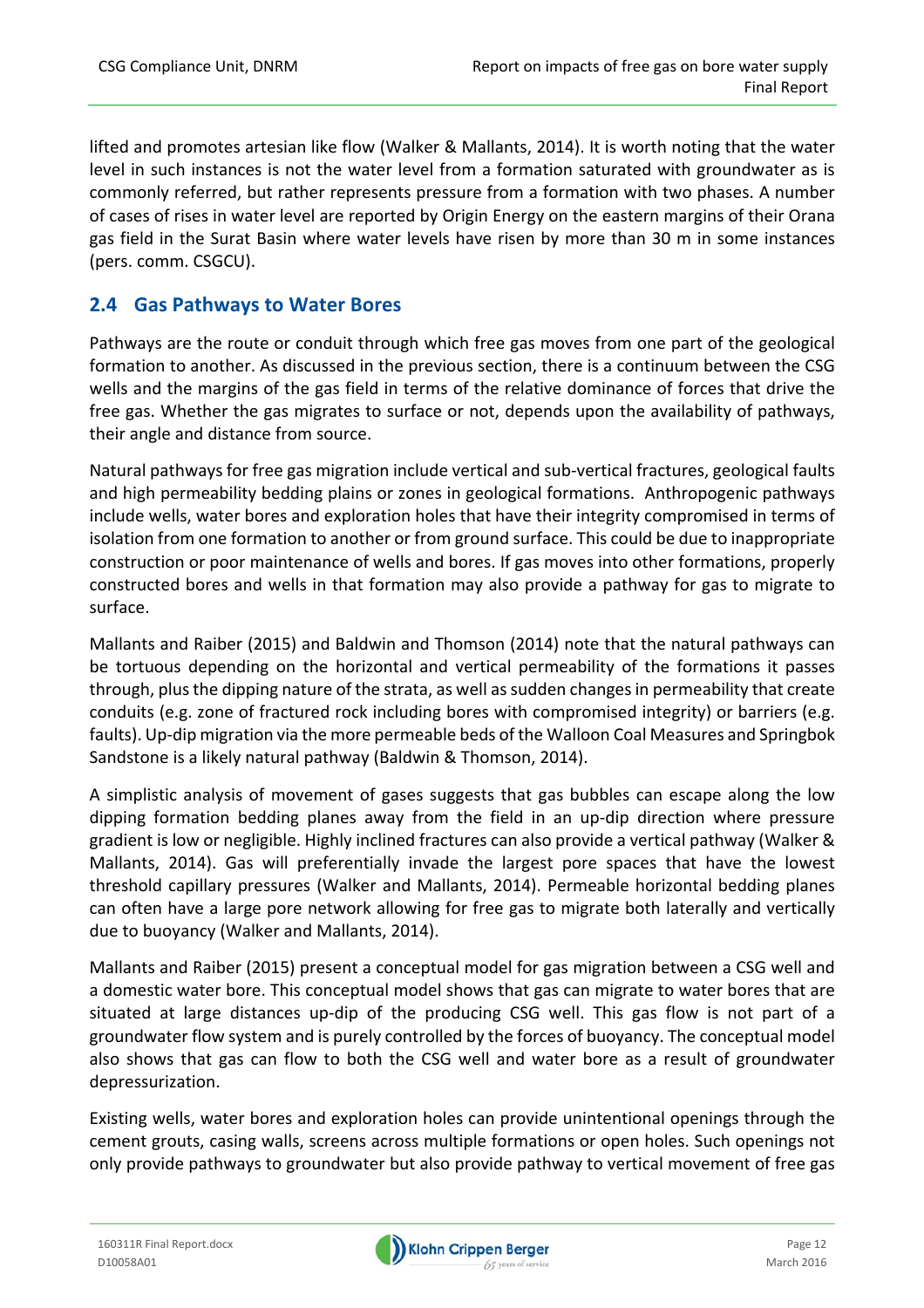from one formation to another or from subsurface to surface. Mallants & Raiber (2015) have presented a schematic of preferential pathways through bores with compromised integrity and faults (Figure 2).

Several investigations in the USA and Canada have established bores and wells as pathways for gas migration to water bores and to the ground surface. In the San Juan Basin where CSG development has been occurring since 1990, investigations on complaints about the methane in water bores have established that existing wells and bores with compromised integrity have provided a pathway to CSG into water bores in some cases (Baldwin & Thomson, 2014). In Pennsylvania, contamination to water bores from shale gas development is reported. A study to assess the source of the gas established that shale gas may have found its way to drinking water supply bores through faulty and inadequate casing and well design and imperfections in cement casings (Jackson, et al., 2013).



**Figure 2: Schematic representation of CSG pathways via bores and faults (Mallants & Raiber, 2016). Pathway (1) refers to gas migration into water bores via corroded bore casing while pathway (2) refers to gas flow through fractures/degraded bore seals** 

## **2.5 Relationship between the Water Levels in Bores and Free Gas Migration**

Groundwater only moves from one formation to another if there is a hydraulic gradient and a pathway for flow. In contrast, due to buoyancy the free gas can move through the same pathways to the other formations (or to the surface) regardless of the hydraulic gradient. This also implies that free gas can potentially move to water bores that do not experience water level decline.

In the context of CSG development, a hydraulic gradient towards the CSG wells is created due to depressurisation of the coal seams. If a pathway to flow is available between the formations above and below the target formation (i.e. groundwater connectivity), then groundwater will flow towards

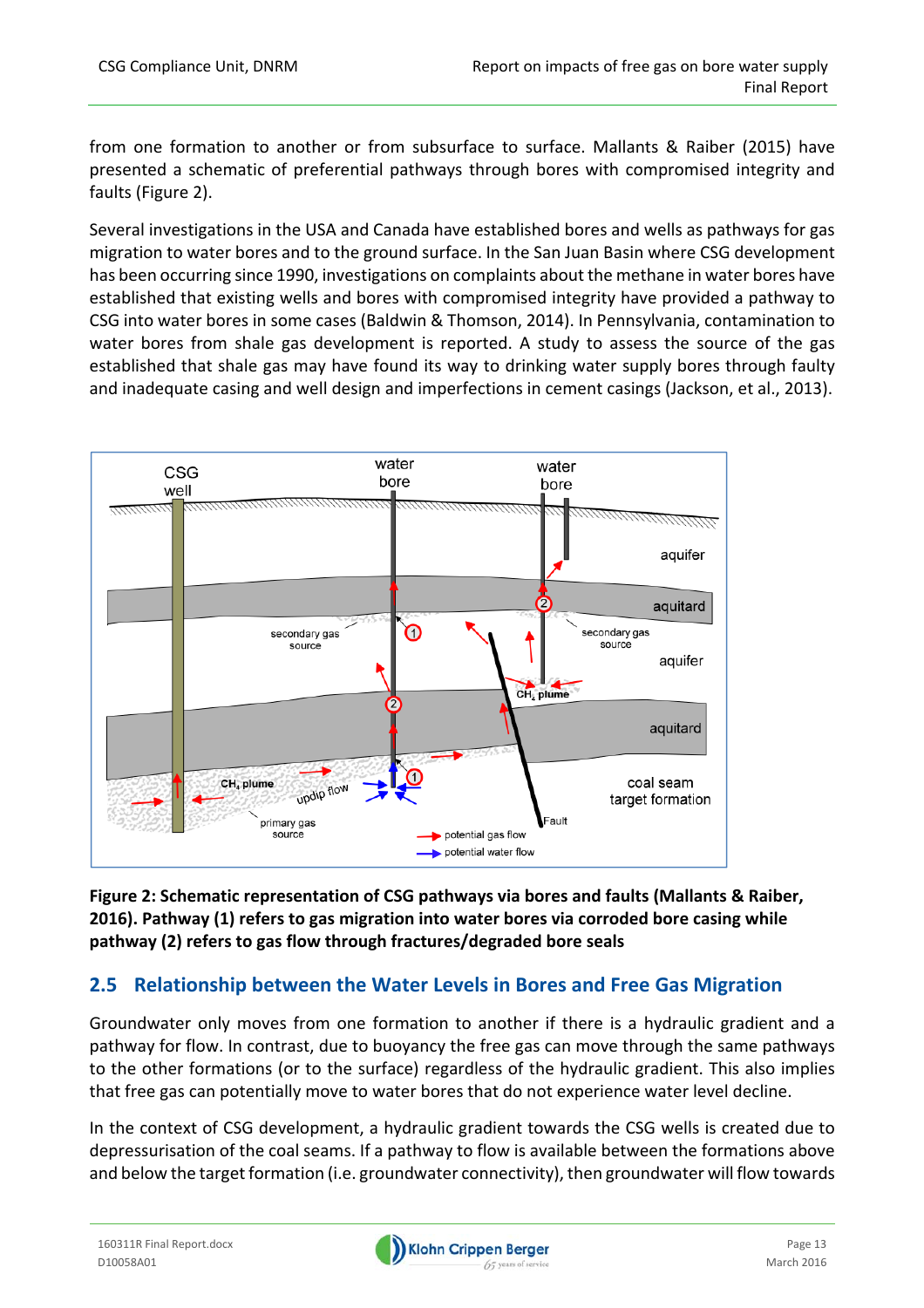the target formations. This movement of water may create a decline in water level in surrounding formations. Free gas can also exploit the same pathways to vertically move to overlying formations due to buoyancy, and potentially end up in water bores that are tapping formations through which gas is migrating.

A relationship between the CSG induced decline in water level in bores and migration of free gas to same bores may or may not exist. Conceptually there are four circumstances where free gas in a bore may not relate to CSG induced water level decline:

- 1. The pathways, particularly provided by the bores with compromised integrity, can often be small and in a regional context may not materially affect groundwater flow across the formations, and hence there may be no CSG induced water level decline in the surrounding formations. However, the same pathways can lead to vertical movement of significant free gas into water bores. This will result in free gas in water bores that do not experience water level decline, particularly in shallower formations that may otherwise be hydraulically disconnected from the target formations.
- 2. In circumstances where CSG production is stopped or suspended for a period of time, there will be little or no hydraulic gradient and, as a result, little or no effect on water levels in water bores in overlying formations. At the same time since the free gas is now available and only controlled by buoyancy, it can move into overlying formations and into water bores through pathways.
- 3. As discussed in section 2.3, free gas can also cause a rise in water level from time‐to‐time. In that instance, free gas may occur in water bores that record rise in water levels as observed in the Surat Basin.
- 4. In areas away from the CSG development, free gas can potentially migrate up‐dip (section 2.3). These up‐dip areas can be beyond the areas that may experience CSG induced water level decline and, therefore, in these circumstances free gas may also migrate to a water bore where there is no CSG induced decline in water levels.

The possibilities raised above are on a conceptual basis alone. Further work may be needed to establish the relationship in the Surat Basin through quantitative analysis and case investigations. Mallants & Raiber (2015) used a distance of 10 km from the CSG wells beyond which risk of free gas in a water bore is considered minimal in the Surat Basin.

A number of water bores up‐dip of Orana fields have reported water level rise. These are flagged for decommissioning by Origin Energy as they are deemed unsuitable for water supply (pers. comm CSGCU).

Migration of free gas in Wallumbilla town water supply bore from conventional oil and gas development, provides a suitable case in this context. Information provided by CSGCU suggests that Wallumbilla town water supply bore in the Gubberamunda formation recorded an increase in free gas with pumping. Follow‐up investigations revealed that the gas originated from a deeper conventional oil and gas target and found its way through a poorly abandoned gas well about 50m away despite there being no decline in water level from the oil and gas activities.

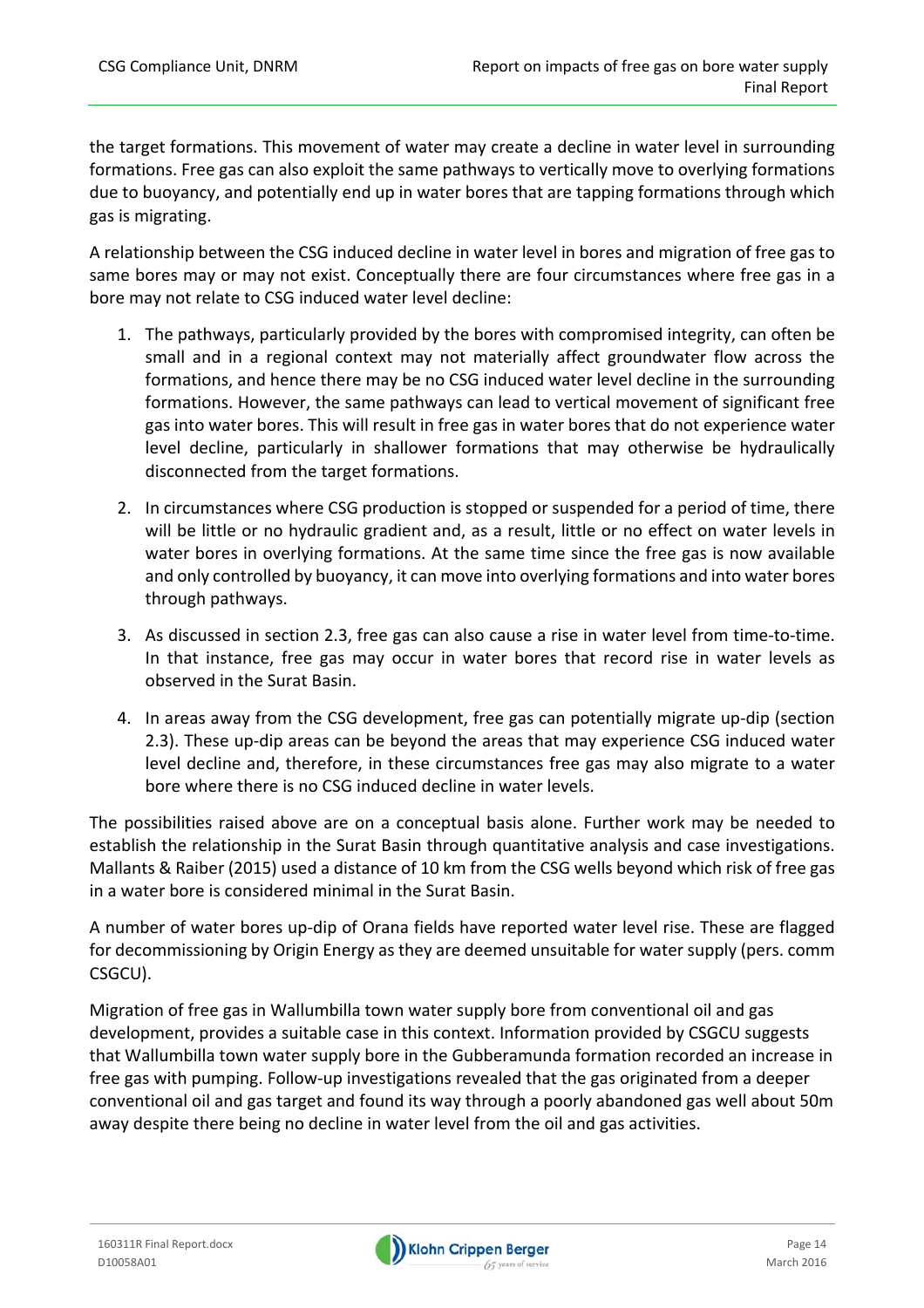## **3 IMPACTS ON BORES' CAPACITY TO SUPPLY WATER**

#### **3.1 General**

There is an abundance of literature available on methane being present in water supply aquifers overlying the CSG and unconventional gas target formations such as in Northern Pennsylvania, Alberta and San Juan Basin in USA. Numerous complaints of gas in water bores and water supplies are reported worldwide. In almost all of these cases the complaints are primarily driven by safety concerns and gas contamination to groundwater supplies. As a result, investigations and studies have also typically focussed on the sources of the reported gas and mechanisms by which the gas may have migrated to the water supply bores and reticulation systems. There is limited literature in the public domain about the actual impacts of gas on water bores. The literature that is available is typically water well factsheets and articles produced by water resource managers or pump manufacturers about general statements of problems and how to deal with the methane or air once it has made its way to a water bore.

Our review of the available information suggests that there are a number of ways free gas can affect a bore's capacity to supply water. Presence of free gas in a water bore is more than just nuisance. It directly affects the bore's capacity to provide water supply for intended purpose unless, where possible, remedial actions are taken.

There are four broad categories of the ways free gas can affect a bore's capacity to supply water:

- damage to pumps and infrastructure that could reduce the pumping capacity if unattended;
- **•** reduction in the water bore yield due to presence of gas in and around the vicinity of the bore;
- changes in water quality that could make the water unsuitable for intended use; and,
- health and safety issues that could prohibit normal access and maintenance to affected water bores.

## **3.2 Damage to Pumps and Bore Infrastructure**

#### **3.2.1 Background**

There are two broad types of pumps commonly used in water bores:

- **•** rotodynamic pumps such as the centrifugal pumps; and,
- **P** positive displacement pumps such as the piston pumps.

Centrifugal pumps are most widely used in agriculture while for small water supplies (typically less than 2 litres per second), positive displacement pumps are often used.

Centrifugal pumps have a rotating impeller which gives energy to the water. The speed and size of the impeller determines the pressure and the rate of water flow into the pump. There are many types of centrifugal pumps but most common for water bores are the electro-submersible

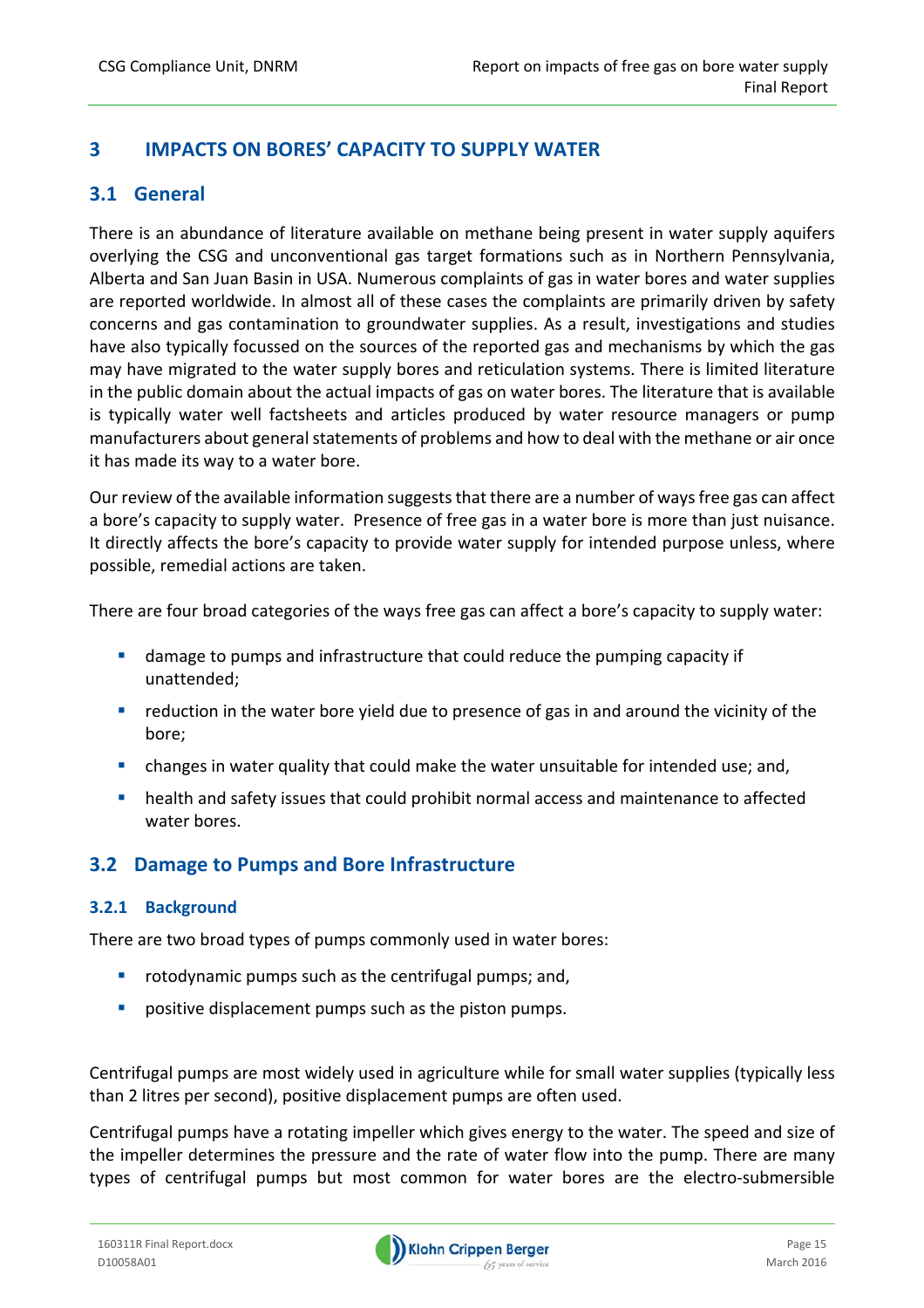pumps (ESP). They are called submersible pumps because the pump assembly is submerged below the water level. The two key components are the pump impellers and the motor. The motor and pump are in the one unit. Motor is kept underneath the pump intake and the impellers.

A typical submersible pump is suspended on a head piece using a rising main pipe. The motor requires continuous flow of water past the unit for cooling, which is generally achieved by placing the unit above the water entrance to the bore. The electrical supply cables are strapped to the outer wall of the rising main and continue down the well to the motor.

Progressive cavity pumps (PCP) are positive displacement pumps with two key components: a moving single helical steel rotor and a stationary double‐threaded helical elastomer stator. The PCPs have an ability to handle solids and viscous fluids together and are useful for many industrial applications, with common applications in countries like Canada and Venezuela. The pump has only one moving part downhole and no valves. The pump does not gas lock but can overheat in handling gas (Simpson , et al., 2003). About a 50‐50 mix of gas and liquid can be pumped with no damage to the motor. PCPs are commonly used for extracting commercial CSG production in the Surat Basin (Dunn, 2015).

#### **3.2.2 Types of Damage from Free Gas**

Submersible pumps do not operate well when free gas is present. Free gas may be in the water bore priorto pumping. Free gas may also be generated due to agitation from pumping if there is dissolved gas in the water. Estimates of the level of free gas that a submersible pump can tolerate without significant damage, are available in literature. A submersible pumps tolerance to gas is usually no more than 10‐20 per cent gas volume fraction (Herl & Eudey, 2009). Typically at low pressures, a submersible can tolerate 10‐15 per cent gas but can tolerate more free gas if the pressure is higher (Simpson , et al., 2003). Modifications to pumps and operating procedures can assist in managing the problem, although the success rate may be 50 per cent (Alberta Agriculture and Rural Development, 2006): drilling holes in the submersible pump impellers to release the air bubbles; moving the pump check valve from the top of the pump to 1.5 ‐ 3 m above the pump; and installing a shroud around the pump to divert gas bubbles past the pump intake.

There are four main types of damage that can occur to a pump and water bore if there is free gas in water bores: gas locks; cavitation; over-heating; and blow-outs. Each type of damage will severely affect a bore's capacity to supply water if remedial actions are not taken. Of these, the most common damage to submersible pumps is from gas locks and cavitation.

#### **Gas locks**

A gas lock is essentially a priming problem for the pump, whereby free gas released from solution gets between the pump valves and restricts the ability of water to enter or leave the pump. The pump becomes locked and pumping rates reduce dramatically. Gas locking has been reported in large methane‐producing reservoirs in Central Alberta (Alberta Agriculture and Rural Development, 2006), (Alberta Government, 2011), central Queensland (Walker & Mallants, 2014) and the United States of America. In a typical gas lock situation, the pump will be operating normally, then quit pumping while the motor keepsrunning. As a result there is often a sharp increase in motor winding temperature and a sharp decrease in load on the motor (Herl & Eudey, 2009). If the temperature spike is not detected and steps are not taken to remediate immediately, the pump can be destroyed.

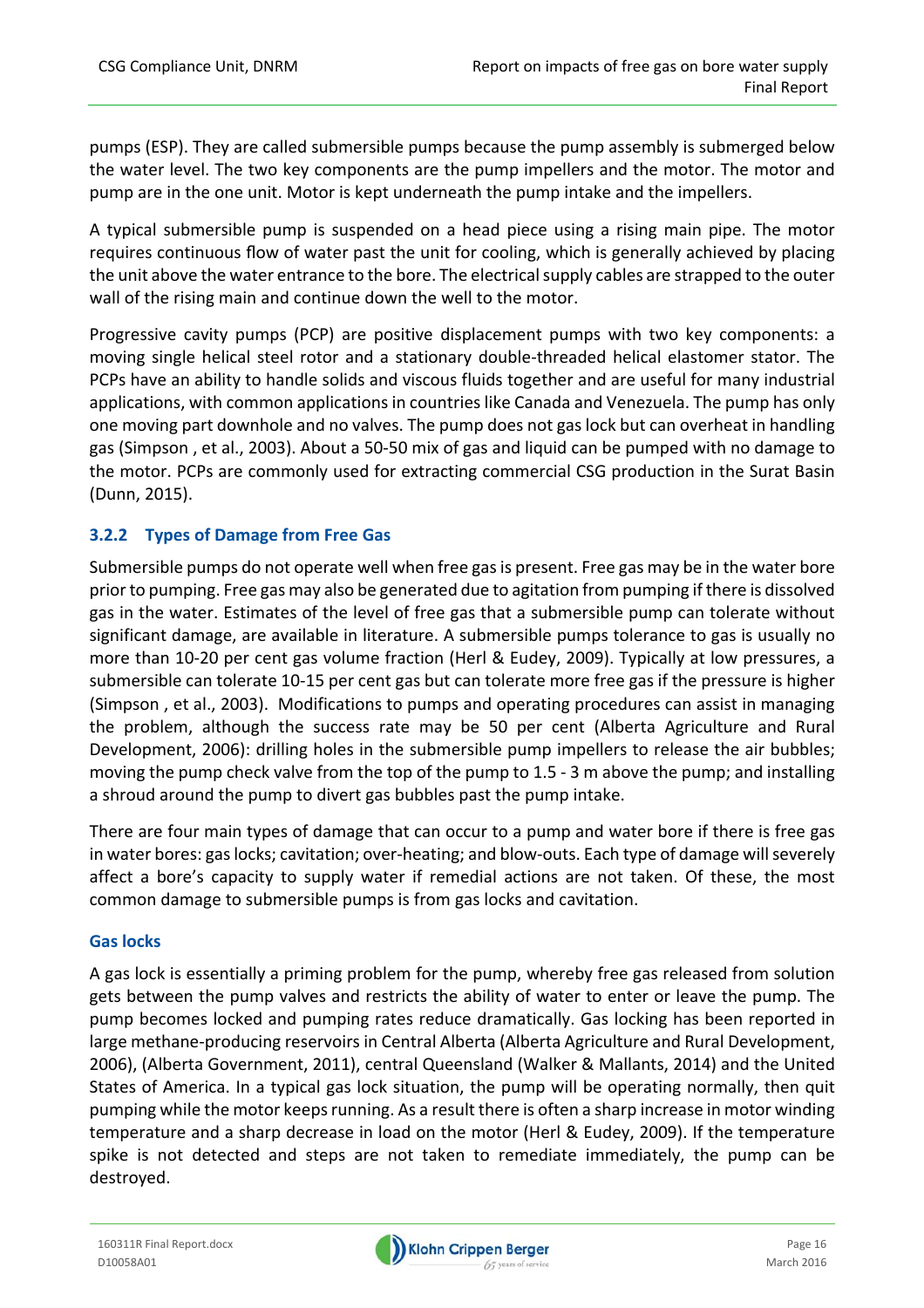#### **Pump Cavitation**

Cavitation is generally regarded as the most common problems with pumps. Cavitation is the formation and collapse of gas/air-filled cavities in the pumped fluid whereby there is insufficient head at the point of pump suction. As the bubble implode, they exert force on metal surfaces causing severe pitting and physical and mechanical damage to the pump components including impellers (Sterrett, 2007). An example of damage from cavitation is shown in Figure 3 .



#### **Figure 3: Example of cavitation damage in a pump impeller (Source: www.waterworld.com)**

When pump cavitation is left unresolved, it may cause (Industrial Static Control, 2015):

- **Breakdown of pump housing.**
- **Damage to the impeller.**
- Too much vibration, resulting in untimely seal and bearing breakdown.
- **Excess energy consumption.**
- **Low water flow or pressure.**

The frequencies recorded of cavitation 'hammering' are from 1,000 cycles per second up to 25,000 cycles per second and the resulting damage is generally termed 'pitting'. The noise (commonly referred to as the sound of sand and gravel moving through the pump, or rumbling) heard outside the pump during cavitation, is caused by the collapse of the vapour bubbles. Only about 75 per cent of cavitation creates pump noise but the material damage is always there (LaBour Pumps, no date).

In the Surat Basin it is reported that bore pumps had to be replaced due to the motors burning out as a result of cavitation when the dissolved gas comes out of solution as a result of pressure changes (Harris, et al.,  $2012$ )<sup>3</sup>.

#### **Overheating**

Cooling of the submersible pumps depends on the water circulating around the motor during pumping. In the event that large quantities of gas pass the motor, the heat transfer from the motor



<sup>3</sup> Indirectly referenced from Walker & Mallants (2014)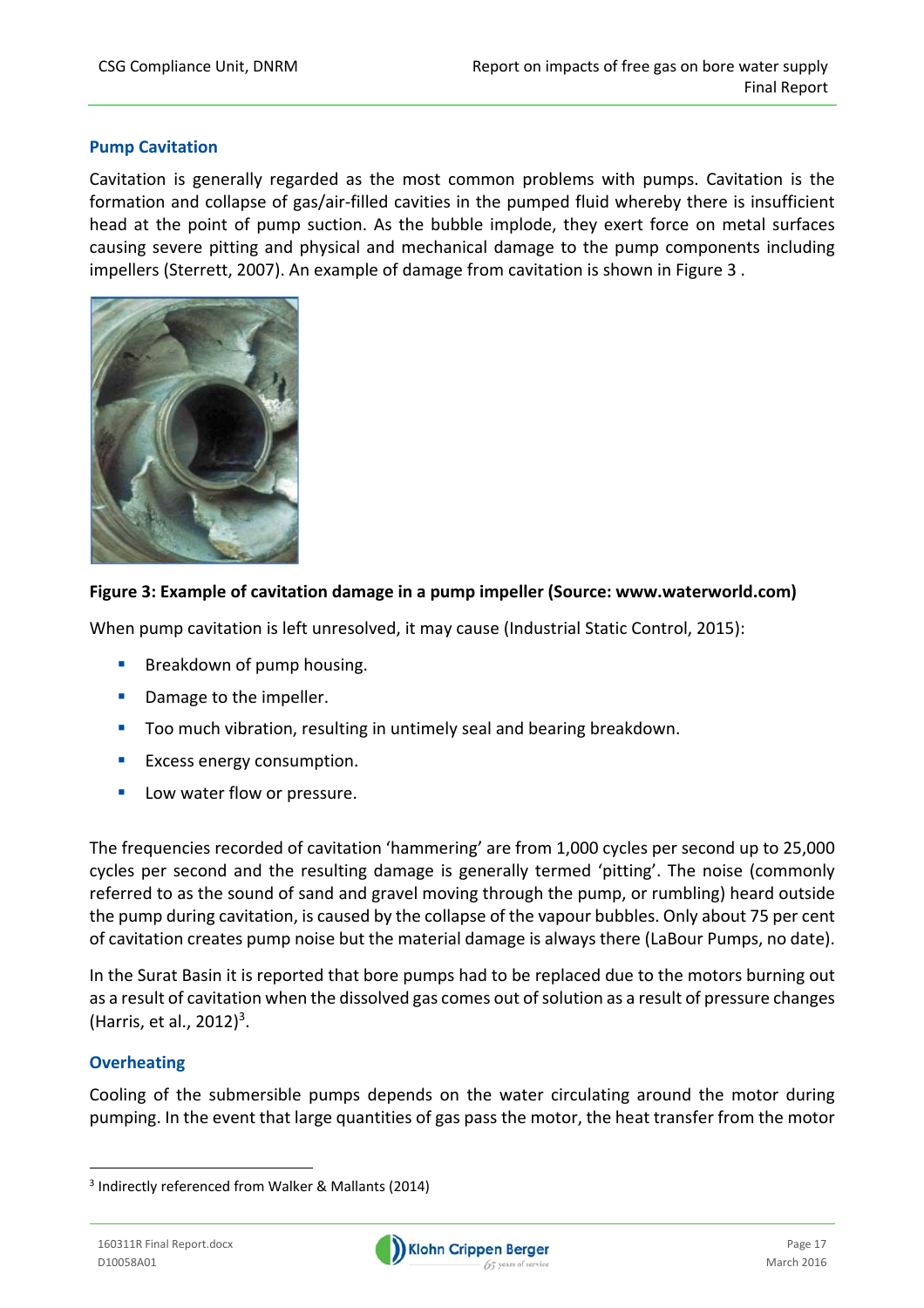to the water will be dramatically reduced, potentially causing overheating and motor damage (Simpson , et al., 2003).

#### **Blow‐outs**

In extreme cases, build‐up of pressure from free gas in a bore may dislodge the entire bore casing and pump (Walker& Mallants, 2014). The term 'blow‐out' is also used forsudden expulsion of water and gas from a bore. Such cases of blow‐outs in the Chinchilla area of the Surat Basin are reported and investigated by the CSGCU (ABC Australia, 2014).

#### **3.3 Reduction in Water Availability**

As free gas becomes more prominent in the aquifer immediately surrounding a water bore, pore spaces are filled with gas which cause additional resistance to water flow. This effectively reduces the permeability to water – referred to as reduction in relative permeability. Laboratory permeameter experiments have demonstrated that methane gas can reduce permeability by up to 25 per cent after only five months of methane arrival (de Lozada, 1994). For this reason, even if a suitable gas‐compliant pumping system is installed in the water bore, the bore yields may diminish as free gas progressively blocks pore space by methane bubbles replacing water in the pore spaces.

Gorody (2012) notes an empirical observations regarding some complaints about the water supply bores whereby there has been a perceived decline in water bore yields before the onset of documented free gas invasion in the bores. He has attributed this to a drop in relative permeability.

Reduction in water availability due to a reduction in relative permeability, isin addition to any other reduction caused by a decline in water levels in an aquifer due to CSG development.

As discussed in section 2.3, intermittent gas migration into a water bore has the potential to create water level rises and fluctuations that would create surges within the water bore. Excessive surges in water level can potentially cause some formation collapse, particularly in an open hole, and thus also reduce bore capacity to supply water.

#### **3.4 Impact on Water Quality**

According to Walker and Mallants (2014) gas bubbling can also impact the water quality in at least two ways:

- First, bubbles cause sediments that accumulate at the bottom of water bores to move through the water column, which in turn leads to water that becomes coloured, turbid, slimy, and smelly.
- Secondly, in certain circumstances, it can lead to the conversion of dissolved sulfate into odoriferous, noxious, and toxic sulfides.

Hydrogen sulfide can lead to problems of odour, toxicity, and corrosion of casings and pipes(Moore, 2012 in Walker and Mallants, 2014). Bubbling of methane through the water column of a domestic water bore will displace oxygen in the bore and promote anoxic (oxygen-poor) conditions. If sulphate-bearing waters become anoxic as a result of the contamination, then the bore is at risk for entraining dissolved hydrogen sulphide (Worley Parsons, 2013).

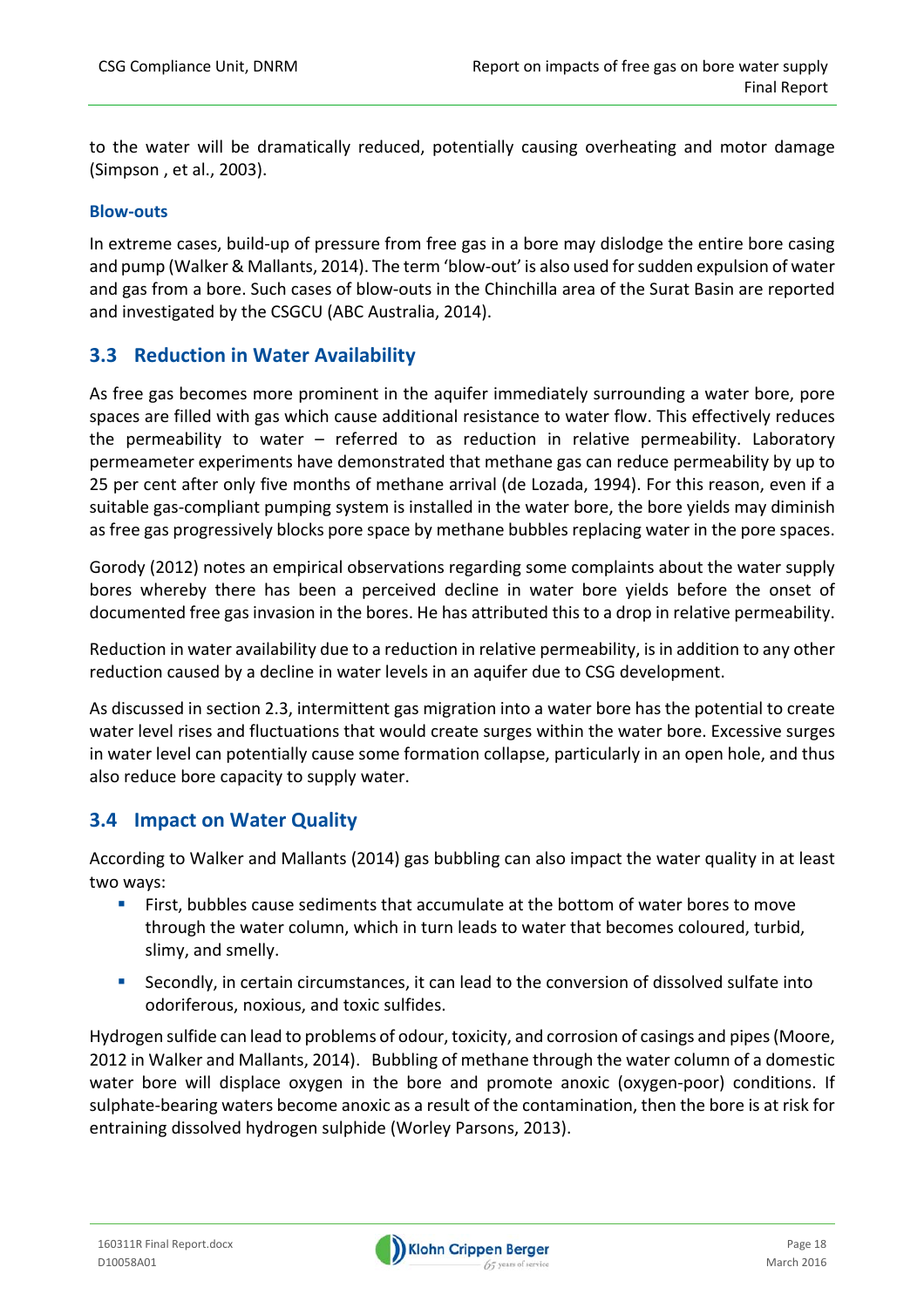## **3.5 Impact on General Safety**

Methane, carbon dioxide and nitrogen are all odourless gases. Methane will burn, can be explosive and must be vented to the outside because it poses a safety hazard. The lower explosive limit (LEL) is the minimum amount of a gas in the air that can cause an explosion. This limit is 5 per cent for methane. A gas concentration of 10 per cent or more of the LEL in a confined space is considered to be a safety hazard. For methane, this limit works out to be over 5,000 ppm (Alberta Agriculture and Rural Development, 2006). Mallants and Raiber (2015) states that methane can be explosive at concentrations of 50,000 ppm to 150,000 ppm in air. Methane is an asphyxiant at a concentration of over 50% in air.

Hydrogen sulfide has a characteristic rotten egg smell. The gas can cause some health risks such as worry, anxiety and resentment from the smell. Real human impacts from hydrogen sulphide are not likely until air levels reach at least 2ppm for 30 minutes or more (Government of Western Australia, 2009).

Safety issues may not directly impact on a bore's capacity to supply water but certainly pose difficulties in running and maintenance of the bore as the safety issues can limit access. In extreme cases bores may have to be completely abandoned for safety reasons.

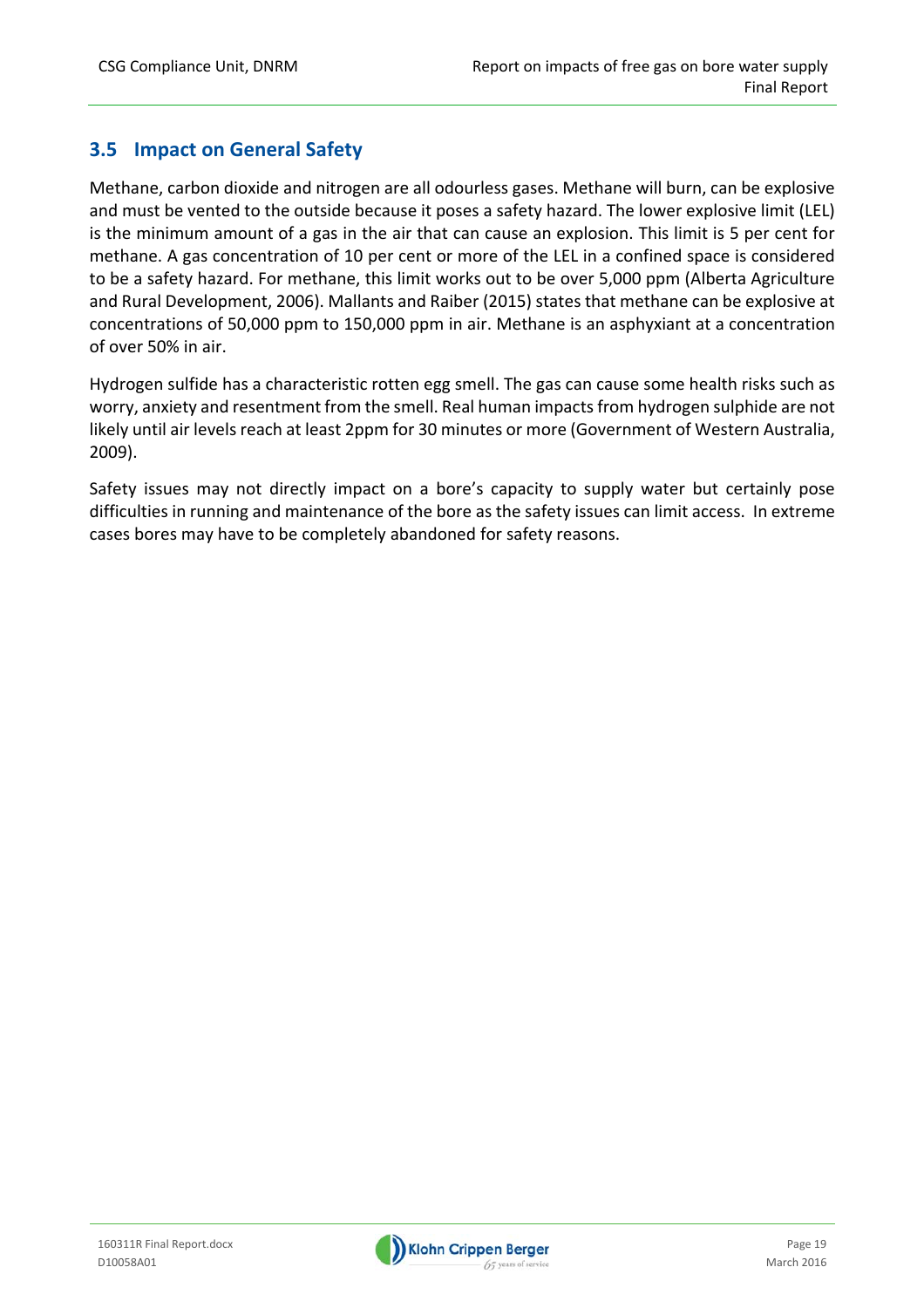## **4 RELATED CASE STUDIES**

## **4.1 General**

As previously noted in this report, there is a general lack of reported studies about the impacts of free gas on water bores. Methane gas presenting at watersupply boresis a common problem faced in many sedimentary basins in the USA, Canada and more recently in the Surat Basin where the basins are exploited for CSG (or coalbed methane), tight gas or conventional gas. There is a lot of literature cataloguing the presence of methane in water supply bores, however, very few studies/reports make mention of the actual impacts to individual bores. There are a number of water fact sheets about the practical measures that can be taken by bore owners once their bores are impacted by methane gas or air. Again, little information is presented on the actual impact on bore water supplies other than a generic mention of gas locking of submersible pumps, pump cavitation, and impacts to water quality.

Some of the related examples from CSG and unconventional gas development in relation to gas migration and water bore problems are summarised below.

## **4.2 Surat Basin, Queensland**

CSIRO undertook a two stage literature review for the CSGCU in 2014 and 2015 [ (Mallants & Raiber, 2016) (Walker & Mallants, 2014)] to support decision making for investigating complaints about the increase in gas in water bores. The key focus of the CSIRO work was on sampling and analysis for identifying the source of methane and a decision support system to classify potential risks to bores. They presented a thorough review of historical media reports which describe gas in bores prior to CSG development. They also summarised state reports which describe gas blow‐outs and occurrences of gas in bores since the 1960's.

Seepage of gas in Condamine River has been widely reported in media that triggered a number of investigations. Most recent investigations by Norwest (2014) to identify the source did not definitively conclude the main source and the primary mechanism of free gas migration, but it did conclude that free gas had migrated from a distal source and that a number of different natural (buoyancy up‐dip in the basin via fracture zones, faults) and anthropogenic mechanisms (open exploration holes, multi-aquifer water wells, production wells with ineffective casing and seals) could plausibly explain the occurrence of methane in the river away from CSG development areas.

A high level of gas content has been historically reported around Wallumbilla, Surat and Tara by DNRM in formations above and below the CSG target prior to CSG development. Wallumbilla town bore in a shallower formation, above a much deeper conventional oil and gasreservoir, experienced free gas that found its way through a poorly abandoned gas well about 50m away, although groundwater levels in the aquifer were not directly impacted from the oil and gas development. As a result the operator of the oil and gas well provided an alternate water bore (pers comm CSGCU).

## **4.3 Northeastern Pennsylvania, USA**

Commercial oil production started in Pennsylvania in 1859. Over the last 150 years hundreds of thousands of gas and oil wells have been drilled in Pennsylvania (DEP, 2009). The Department of

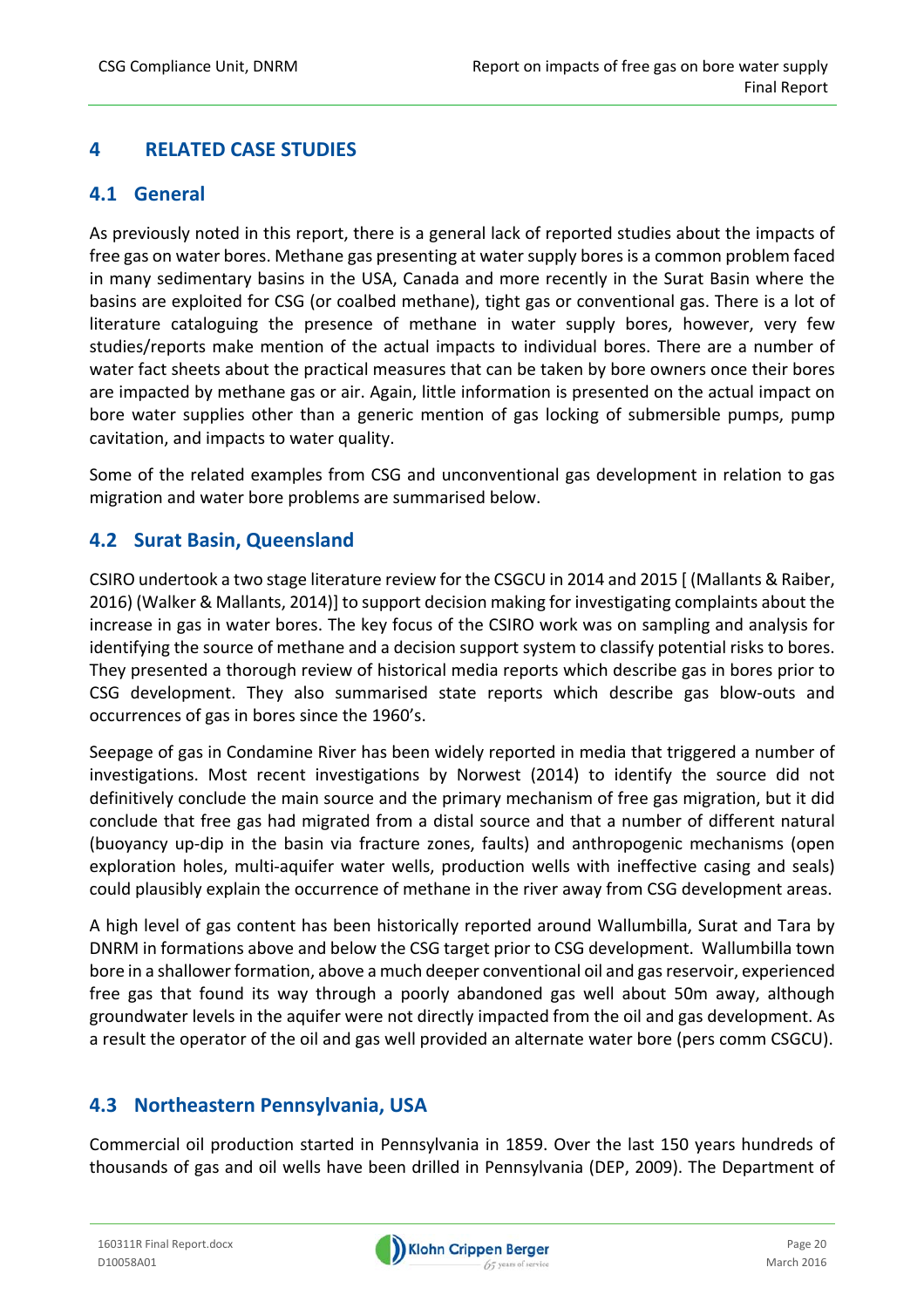Environmental Protection – Bureau of Oil and Gas Management has published an inventory of stray gas cases. That publication lists over 60 sites that have been impacted in terms of water bores, streams, and infrastructure, with many deemed to be a direct result of gas migration from a nearby oil and gas well. Examples of impacts to water bores include minor explosions, damage to water bore pumps, changes in water quality, and sudden increase in gas concentrations (B F Environmental Consultants, 2012).

The development of the Marcellus Shale has increased the potential for methane gas migration. In Pennsylvania, between 2008 and 2011, there were two major cases of reported free gas migration into groundwater, each affecting more than 15 drinking‐water bores, with both cases linked to faulty casing of production gas wells that provided a pathway to migration into formations where water bores were located (Considine, et al., 2012).

141 drinking water bores across northeastern Pennsylvania were also assessed separately (Jackson, et al., 2013). Methane was detected in 82% of drinking watersamples, with average concentrations six times higher for homes within one km (1 km) of natural gas wells. The source was attributed to shale gas and contamination in the pathways to water bores was postulated to be through faulty and inadequate casing and well design and imperfections in cement casings.

In contrast to the earlier findings (Considine, et al., 2012), (Jackson, et al., 2013), later studies showed that methane isfound everywhere in shallow groundwatersampled from 1701 water bores across the area, with higher concentrations best correlated with topographic and hydrogeological controls rather than shale‐gas extraction at greater depths. Methane gases in the shallow subsurface have been observed for over 200 years, with several dozen instances of flammable effervescing springs and water bores dating back to the 1700s (Molofsky, et al., 2013).

## **4.4 San Juan and Raton Basins Colorado, USA**

A summary of gas seepage complaints and investigations from CSG development in the San Juan Basin is provided by Baldwin and Thoms(2014). Since the early 1990s, various government agencies and the industry have undertaken extensive investigations to address complaints about the methane occurrence in water bores. Similar to elsewhere, the investigations focused on establishing the source and concluded that in most cases methane contamination in groundwater occurred from naturally occurring methane in the aquifers in which the water bores were completed and was not the result of CSG development. Investigations also revealed that old oil and gas wells and improperly plugged and abandoned wells provided conduits for methane migration from the coal seams into overlying formations and water bores.

From the reported literature, we could not site specific examples of impacts of free gas on water bores capacity to supply water. The complaints seem to be focused on safety and gas contamination issues. However, it is implied from the reported investigations that wells and bores with compromised integrity have provided a pathway to CSG into water bores in some cases.

## **4.5 New York State, USA**

U.S. Geological Survey (USGS) study found that nine per cent of wells sampled in New York had methane concentrations above the recommended level of 10 mg/L, and of those wells most were screened in shale bedrock or in unconsolidated sediments overlying black shale bedrock (Kappel &

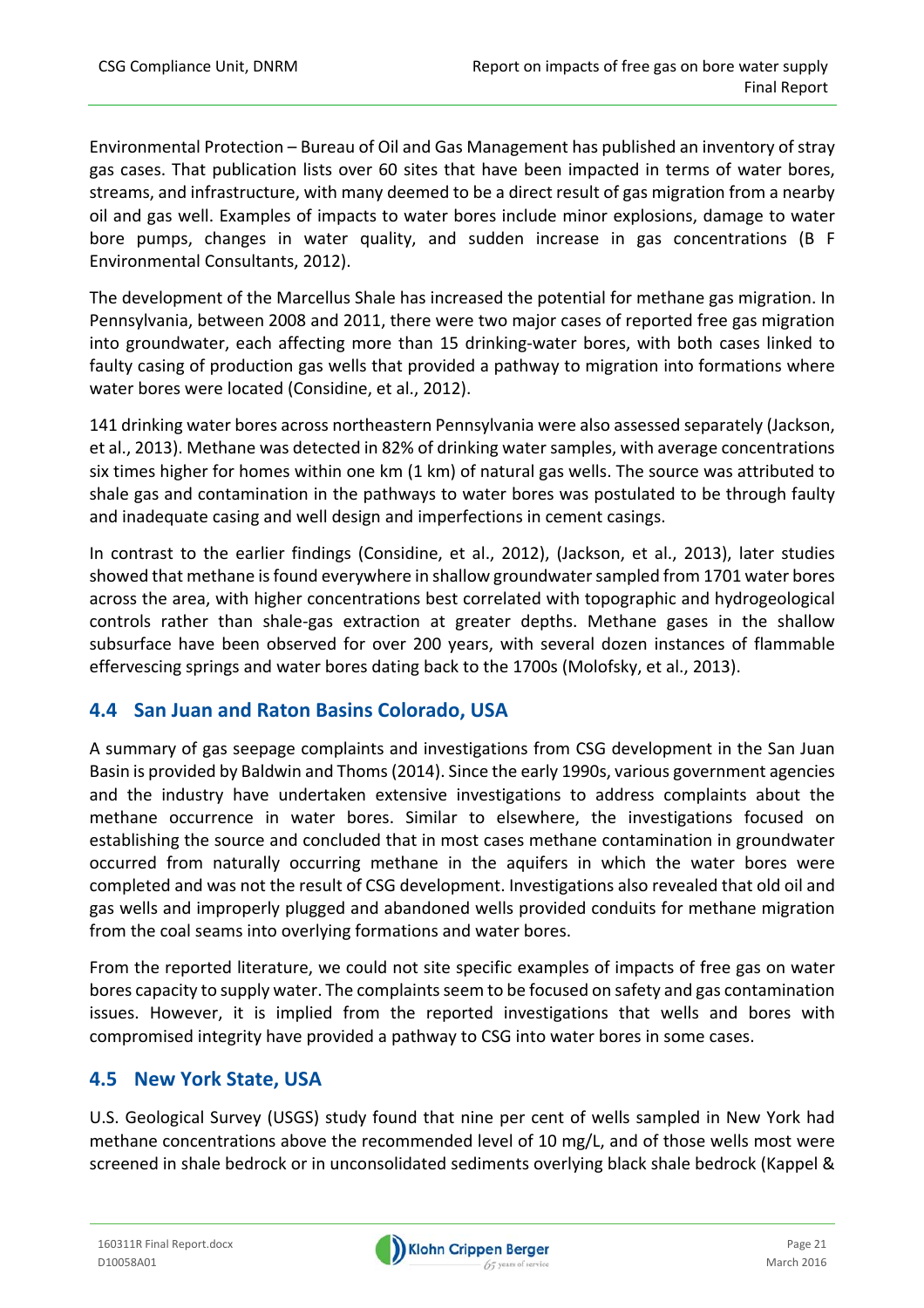Nystrom, 2012). Other investigations (Heising & Tia‐Marie, 2013) noted strong correlation between methane occurrence in groundwater bores and their hydrogeological setting. Methane in bores was predominantly thermogenic, likely as a result of close vertical proximity to underlying methane‐ bearing saline groundwater and possibly as a result of enhanced bedrock fracture permeability beneath valleys that provides an avenue for upward gas migration.

## **4.6 Alberta, Canada**

Dissolved gases in water bores are a common occurrence in Alberta. The major gases in bores are methane, carbon dioxide, nitrogen and hydrogen sulfide (Alberta Agriculture and Rural Development, 2006). Gas locking of submersible and jet pumps is a common issue in Alberta and the most favoured method to deal with the gas is to divert some of the produced water back down the water bore. Typically one third of the bore water is diverted back down the hole as a means of maintaining a suction pressure and avoiding gas locking. Pressure tanks also require some modification. Gases will build until they fill the tank, escape into water lines and spurt from the taps when they are opened. A deep bore air volume control will enable the release of excess gas from the pressure tank.

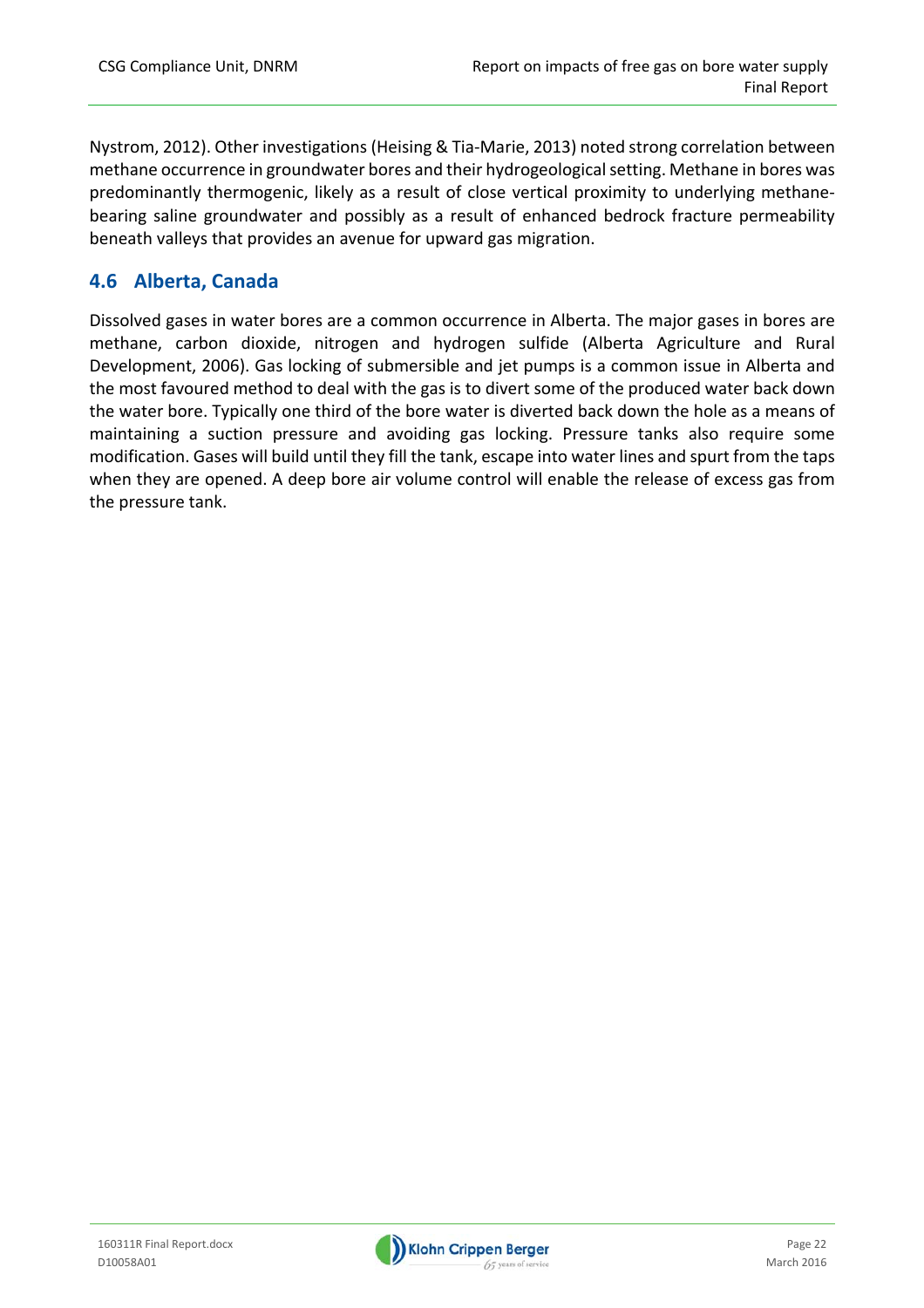## **5 CONCLUSIONS**

## **5.1 General**

In the context of CSG development, the free gas primarily contains methane. Methane in water bores could be either from biogenic sources (non‐CSG) or from thermogenic sources such as CSG. Depressurisation of coal seams is the main process by which CSG is intentionally released and commercially captured. Similar processes also occur at a smaller scale during extraction of water from water bores causing unintentional depressurisation and release of free gas at smaller scale. Many such instances have been recorded in the Surat Basin.

There are a large number of worldwide reported cases of free gas in water bores and reticulation systems where CSG and unconventional gas is produced commercially. Investigations have generally concluded that in most cases the free gas is from naturally occurring sources and not from CSG development. In some instances free gas is found to make its way to water bores through openings provided by inappropriate well and bore construction and maintenance. However, the focus of this report is not on the source of free gas. It instead focuses on if free gas from CSG development migrates to a water bore and how this impacts on a bore's capacity to supply water. The two fundamental questions in this context are:

- 1. could there be free gas when there is no decline in water level in that bore from CSG development; and
- 2. could the presence of free gas affect the capacity of that bore to supply water?

An assessment of literature and the application of scientific principles suggests that conceptually, the simple answer to each of these questions is 'yes'. A summary of the basis for this conclusion is provided in the following sections.

## **5.2 Free Gas vs Water Level**

Migration of free gas from CSG development is driven by pressure gradient towards production wells and, at the same time, vertically and laterally under the buoyancy force through pathwayslike fractures, faults and bores. Migration of free gas to water bores is very complex, occurs in pulses and depends upon a number of factors relating to the pressure changes and geological variability. The movement and timing is much more difficult to predict than groundwater flow.

As detailed in section 2.5, in most instances CSG‐induced free gas in water bores tapping the CSG target formations or the overlying formations, is likely to correspond to areas where declines in water levels as a result of CSG development has occurred or likely to occur. However, there are instances where free gas in water bores may occur despite there being no decline in water level in that bore. This may occur in the formations that are targeted for CSG as well as in overlying formations in the CSG production areas which may or may not be affected by water level decline. Free gas may occur along the margins of the CSG development areas in an up-dip direction. A number of cases of water level rises in bores are also recorded in the Surat Basin which correspond to intermittent release of free gas from the bores.

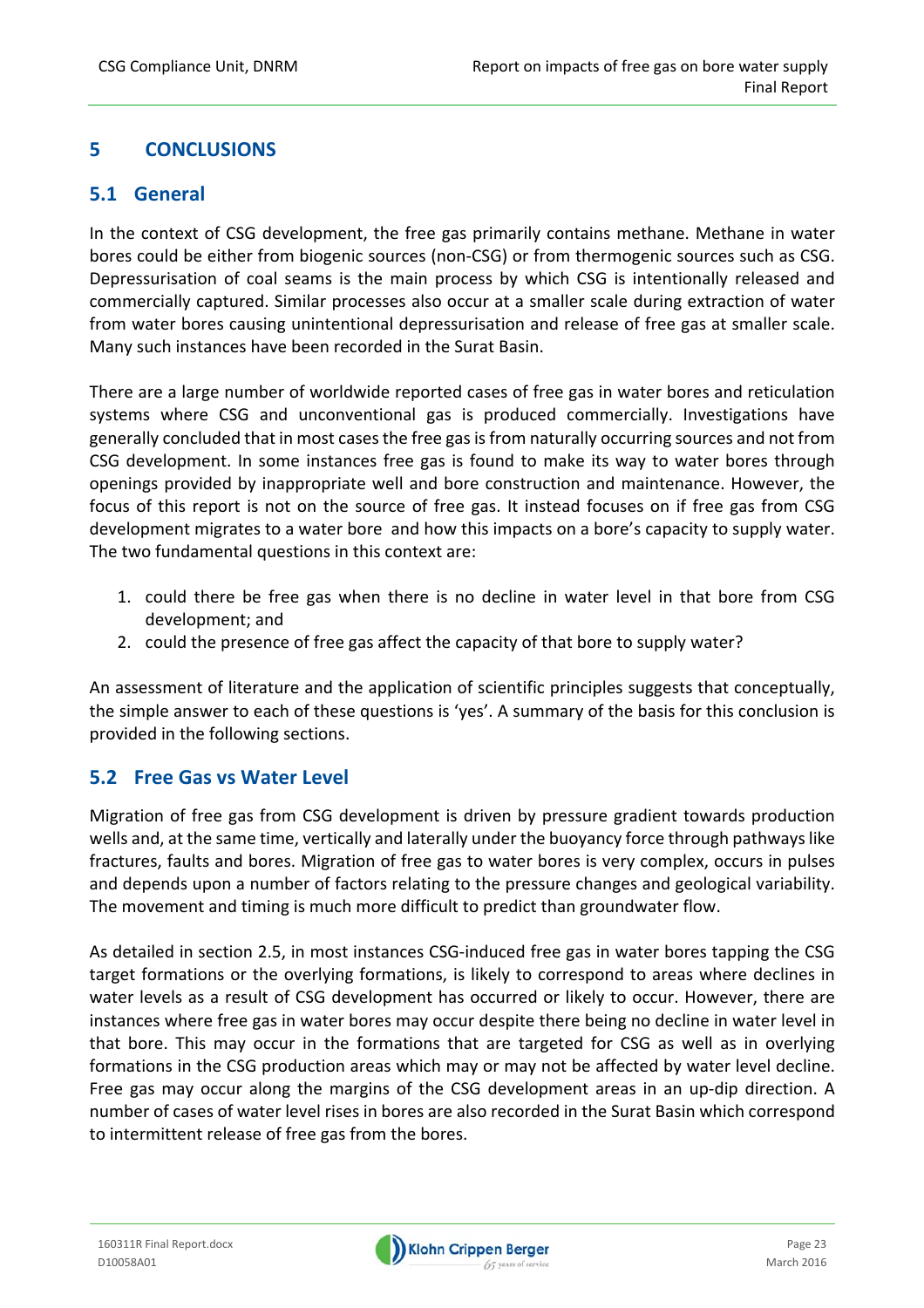#### **5.3 Impacts on Water Bores**

Presence of free gas in a water bore is more than just nuisance. It directly affects the bore's capacity to provide water supply for the intended purpose unless, where possible, remedial actions are taken. A bores' capacity to supply water can be affected in the following ways:

- Free gas hampers *pumping operations and damage pumps* and infrastructure potentially resulting in costly operations and replacements. Damages to electrical submersible pumps occur through gas locks, cavitation and overheating. Pumps may have to be replaced with different types, such as the positive cavity pumps (PCPs) or may require modifications to operate satisfactorily. Remedial options may not always be feasible.
- Free gas in the formation around a water bore provides a resistance to flow of water to the bore and reduces the formation's effective permeability to water. This in turn results in a *decline in a bore's designed capacity* or yield (i.e. the amount of water that the bore is capable of providing in a given period of time).
- **Quality of water** in a bore is also affected by the presence of gas. It causes sediments to accumulate at the bottom of water bores to move through the water column. In certain circumstances, it can lead to the production of some toxins.
- **Free gas contains methane, carbon dioxide and nitrogen which are all odourless gases.** Methane can burn, can be explosive and must be vented to the outside because it poses a *safety hazard*. Safety issues pose difficulties in running and maintenance of bore.

## **5.4 Overall Conclusion**

The review presented in this report suggests that free gas from CSG development can occur in water bores that do not experience a water level decline from CSG development. Presence of free gas in a water bore also directly and indirectly affects its capacity to supply water, unless remedial actions are taken.

The conclusions presented in this report are largely based on a conceptual understanding drawn from scientific principles and some related examples. More specific assessments and investigations of some representative water bores where free gas is reported, or is likely to occur, will provide greater insight into the matter.

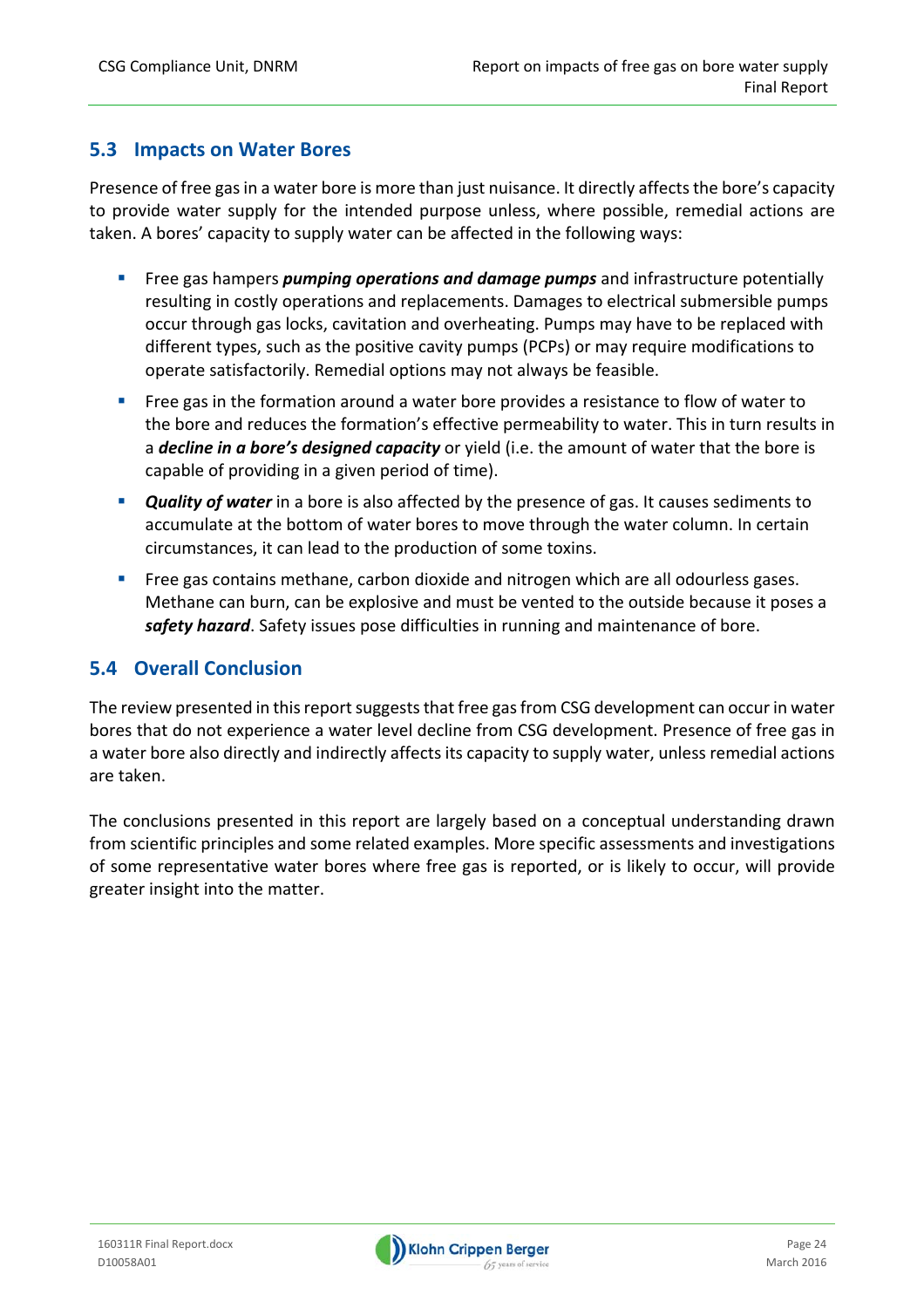## **6 CLOSING**

This report is an instrument of service of Klohn Crippen Berger Ltd. The report has been prepared for the exclusive use of CGCU for the specific application to the potential effects of free gas on bore water supply from CSG development in the Surat Basin. The report's contents may not be relied upon by any other party without the express written permission of Klohn Crippen Berger. In this report, Klohn Crippen Berger has endeavoured to comply with generally‐accepted professional practice common to the local area. Klohn Crippen Berger makes no warranty, express or implied.

#### **KLOHN CRIPPEN BERGER LTD.**

Sanjeev Pandey Senior Hydrogeologist

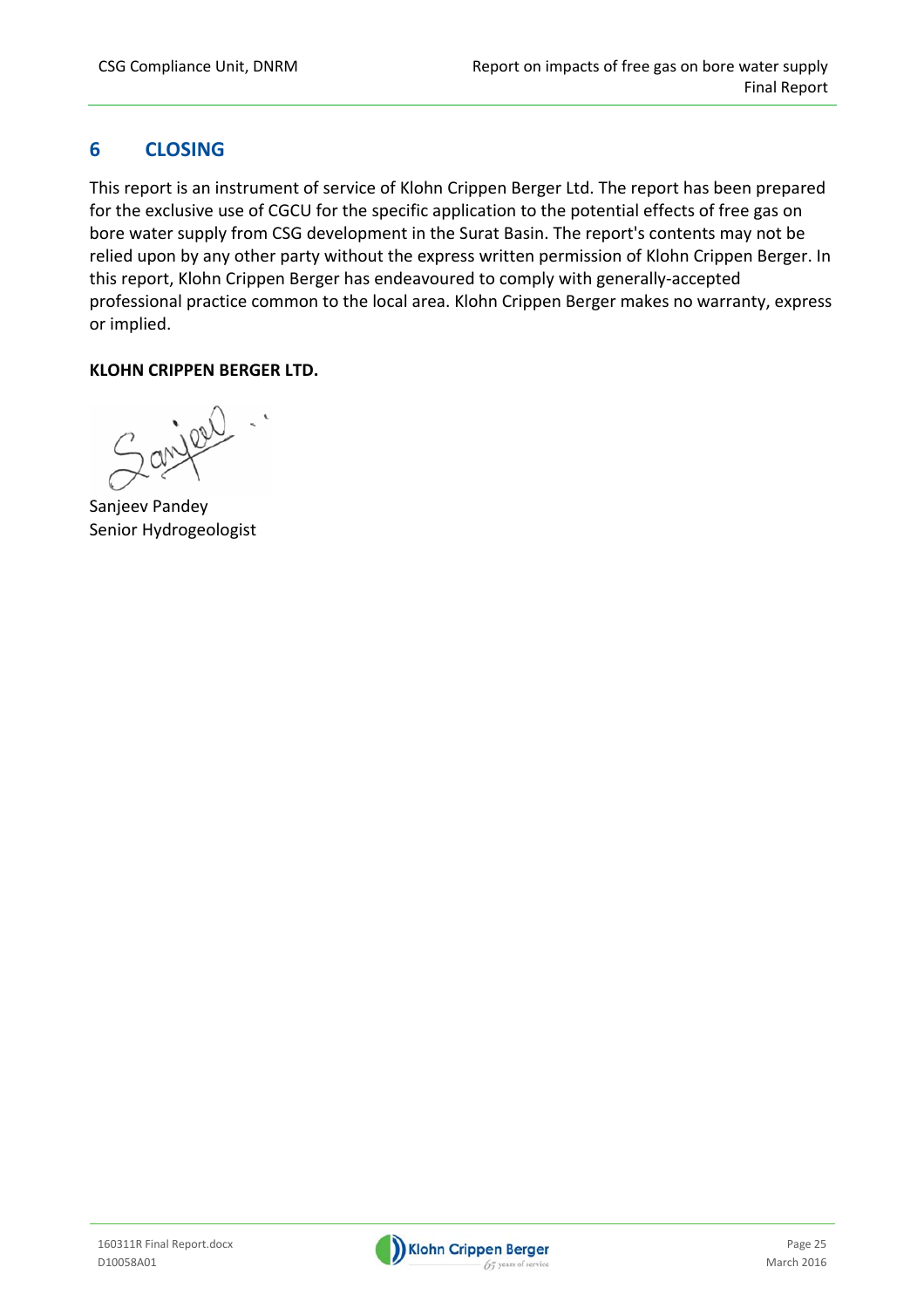#### **REFERENCES**

- ABC Australia, 2014. Queensland's CSG compliance unit investigating bore 'blow out' on the Western Downs. Online available at: http://www.abc.net.au/news/2014-11-24/bore--blowout‐investigation/5914126
- Alberta Agriculture and Rural Development, 2006. Dissolved Gases in Well Water. Agri‐Facts Factsheet Agdex 716 (D18). Alberta Government.
- Alberta Government, 2011. Gas in Your Water Well. Factsheet.
- APLNG, No date. Natural Gas and Water Bores. APLNG Project Fact Sheet.
- B F Environmental Consultants, 2012. Methane Gas Migration and your Water Well: A Pennsylvania Perspective: Fact Sheet.
- Baldwin, D. & Thomson, J., 2014. Condamine River Seep Investigations: Technical Report. Norwest Corporation for Origin Energy.
- Blyth, A., 2007. Singer Water Well ‐ Complaint Review. Alberta Environment.
- Considine, T., Watson, R., Considine, N. & Martin, J., 2012. Environmental impacts during Marcellus Shale gas drilling: cause, impacts, and remedies. Shale Resources and Society Institute Report. State University of New York at Buffalo.
- CSIRO, 2014. Methane in Water Bores. Fact Sheet.
- de Lozada, D.D., Vandevivere, P., Baveye, P., and Zinder, S., 1994. Decrease to the hydraulic conductivity of sand columns by Methanosarcina barkeri.. World Journal of Microbiology and Biotechnology. pp. Volume 10, pp 325‐333.
- Dunn, L., 2015. Progressive Cavity Pumping System‐ Overview with a focus on Coal Seam Gas Applications. Weatherford presentation to Society of Petroleum Engineers, Brisbane, March 9 2015.
- Gorody, A. W., 2012. Factors affecting the variability of stray gas concentration and composition in groundwater. Environmental Geosciences. V 19, No 1, pp 17‐31.
- Government of Western Australia, 2009. Environmental Health Guide: Hydrogen Sulphide and Public Health.
- Harris, K., Morris, R. & Pointon, V., 2012. The presence of methane in Great Artesian Basin aquifers of the Surat Basin.
- Heising, P. M. & Tia‐Marie, S., 2013. Occurrence of Methane in Groundwater of South‐Central New York State, 2012—Systematic Evaluation of a Glaciated Region by Hydrogeologic Setting. USGS.
- Herl, S. & Eudey, D., 2009. Electric submersible pumps fine‐tuned for gassy wells. E&P Global Exploration and Production News, Hart Energy Publishing, Texas, USA, August.